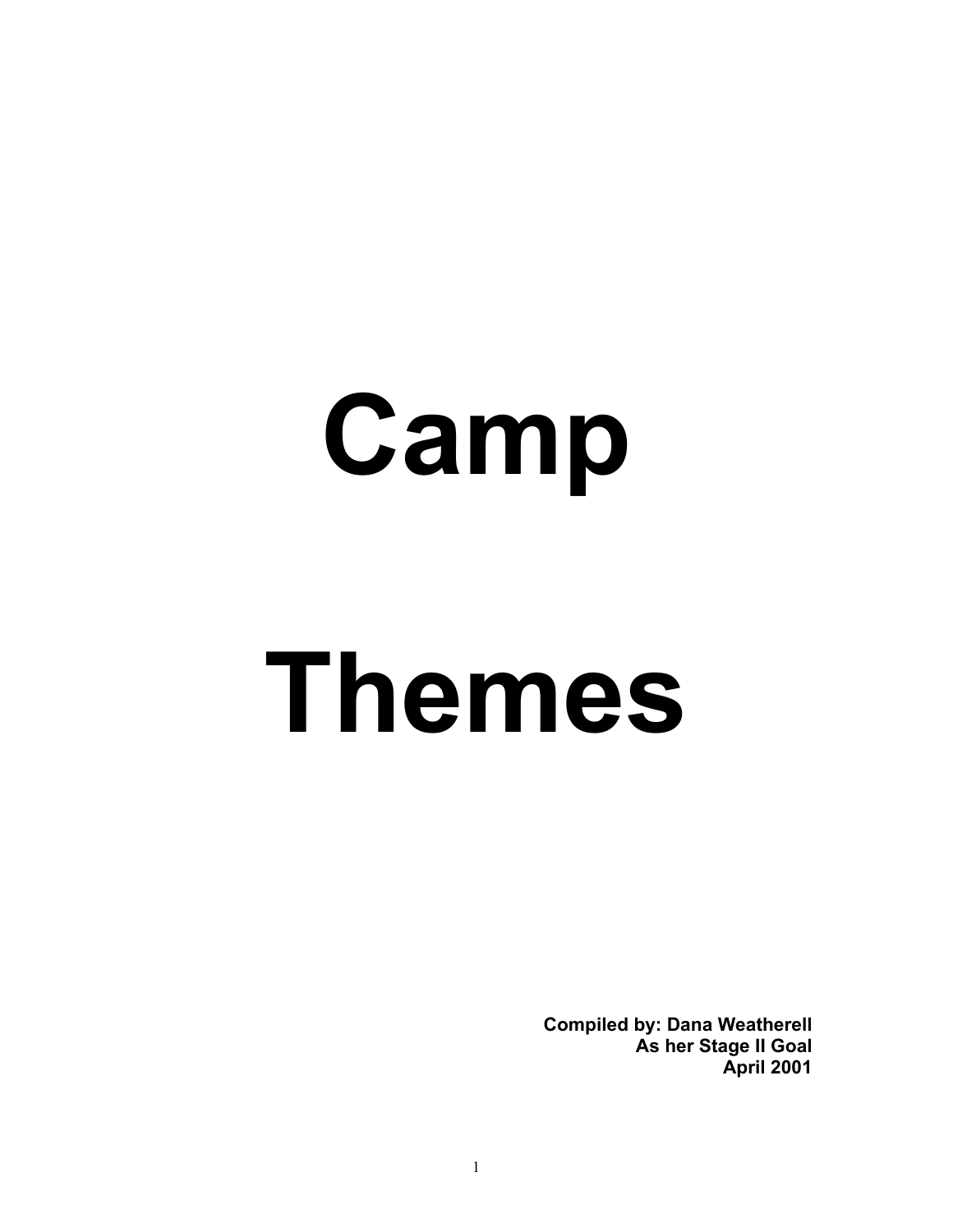#### **Introduction**

Putting this booklet together, two district meetings before our district camp in 2001, was my Stage II goal. The ideas all came from Guiders all over the world who I communicate with through a mailing list on the internet. I thought that sharing some of the wonderful ideas I see online with those who are not part of the list would benefit Guiding by giving you specific ideas for camp themes. After all, having fun is what keeps us all in Guiding right?

This booklet was originally intended to be much smaller than this and has grown into a much bigger project. There were a couple more themes sent to me that I would like to add i.e. Harry Potter, Mom & Me and Camp Guidealot (like Camelot) however, the format of one is a little trickier for me to put into this edition and the others, well I just had to stop somewhere or I wouldn't attain my goal! So watch for the second edition.

 I hope that you will use and enjoy the ideas presented in this package. I have made every effort to give credit where credit is due and have taken the liberty of adding some things to a few of the themes. Some of the themes presented are fully detailed camps while others are just enough to tweak your imagination and get you started.

The second last section is a list of other theme ideas that were sent to me that have not actually been planned out yet or discussed on our forum. Perhaps you have more you'd like to add. Feel free to contact me, I'd be happy to add them in the secord (or third???) edition.

Lastly, for those of you who have internet access, I have added a list of camping related websites. I hope you find them useful.

Happy camping everyone!

Dana Weatherell Millers Grove District ggc\_dana@yahoo.ca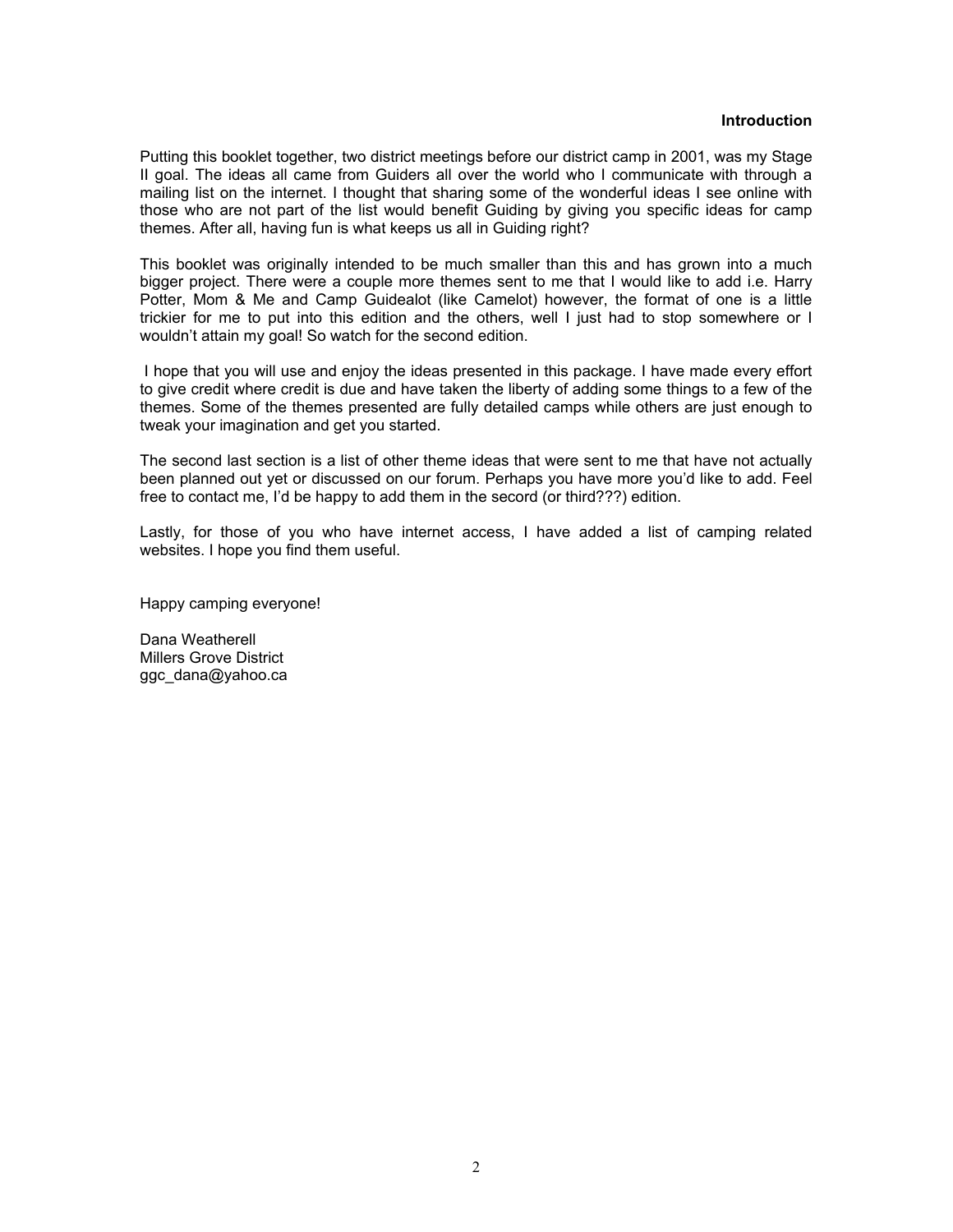# **Alphabetical Index**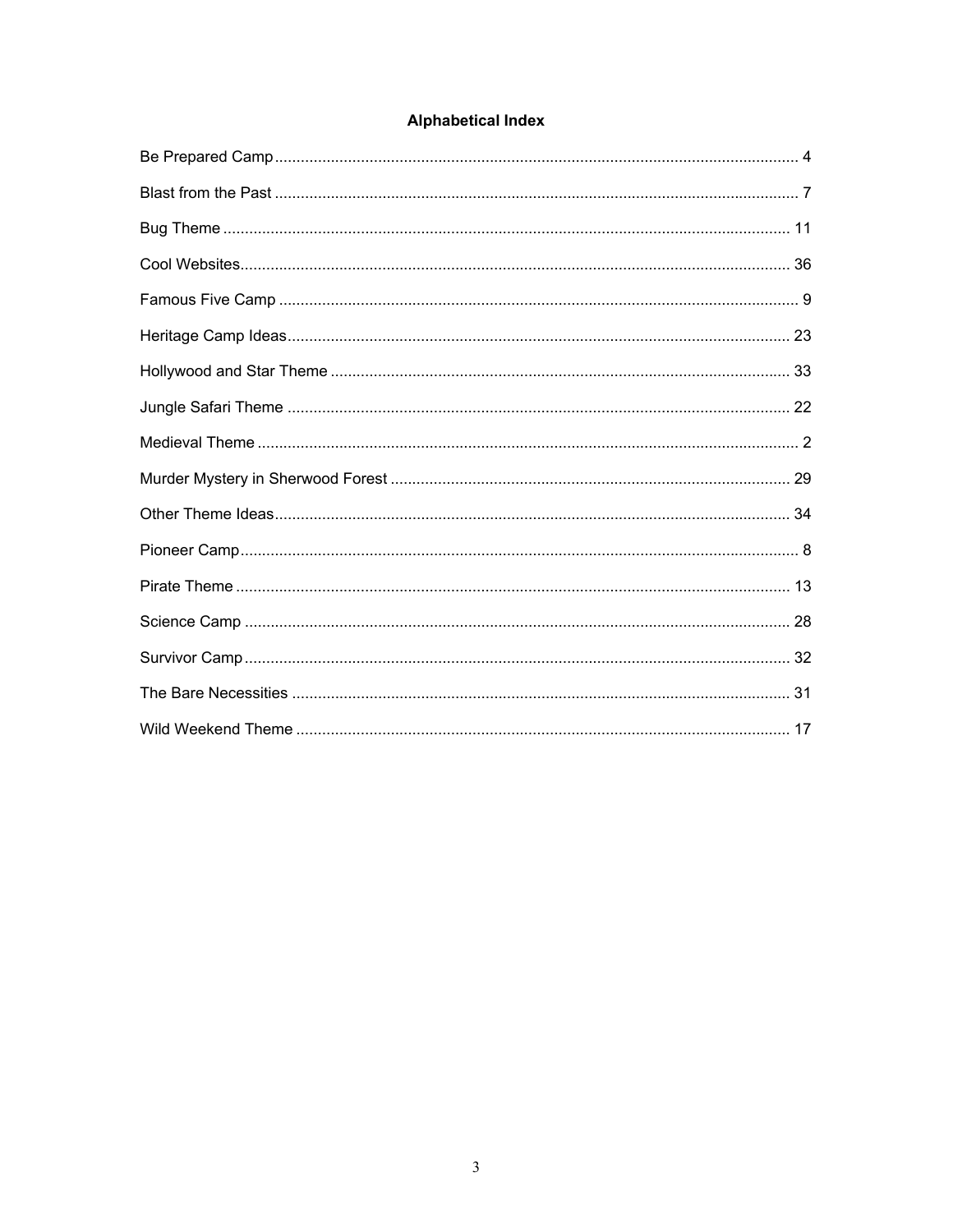## **Medieval Theme**

From: Marianne B Mitchell mguiding@HOTMAIL.COM Sue Hutchinson who ought to be the one credited with the Medieval camp theme ideas.

The ideas for this camp came originally from Sue Hutchinson and we had additions from Shawn Bird, and others, including myself. If you need help with this, consider contacting the Society for Creative Anachronism or similar groups in your area.

#### Medieval

Have a medieval feast:

The King and Queen sit above the salt. No cutlery except knives. Roast pig with apple in mouth carried in ceremoniously on a platter. Barefoot serving maids in burlap bag costume, tied at waist with rope girdle.

Food: Roast legs of beasts (Chicken or turkey legs) Swords in Stones (plastic swords in baked potatoes) Green Dragon Cake (Cake made from zucchini instead of carrot cake) Dragon's Blood Punch ( cranberry punch) Grape juice in "wine goblets" Gruel for breakfast

Recorders make good medieval-like instruments.

• Have a small group learn some madrigals and sing unaccompanied.

• Dress up as Jugglers and jesters. The costumes are easy to make and some could entertain at the feast

• Contact a local Society for Creative Anachronism and see if some of their members can come and teach your group about medieval times. Perhaps they could teach a simple group dance.

Make flowered wreaths to be worn on the head:

Materials List Twine (braided to fit each head size) Dried Flowers Narrow Satin Ribbon

Braid the twine to fit your head size and tie into a circle (wreath shape). Then work the dried flowers into the braid. The tighter the braiding, the better. Smaller sprays of flowers work better than larger. When the wreath is full, tie long pieces of ribbon onto the back of the wreath and let then hang down in large, loopy bows.

• Use cardboard tubes (the long ones from wrapping paper) and coloured tissue paper to make hanging banners and coats of arms. Use a heraldry book for inspiration to help the girls design their own crest or coat of arms --one for each patrol.

Make a heralding horn from a cardboard tube and plastic cup at the end with a flag hanging from it. The girls will be announced as they arrive for dinner, e.g.. Announcing Lady Anne of (name of town or guiding district).

• Bring a tape of medieval music

• Come to dinner in long nightgowns. Make a waist corset and circlet to complete the costume:

Waist corset: Purchase a couple of metres of black vinyl from the fabric store.

 For each girl cut a strip 8 inches wide and as long as required to go around her waist. Use a hole punch to punch holes in either end and have the girls lace them up the front using yarn or ribbon. It might not be strictly fashion for that period but the will girls feel like they are medieval princesses.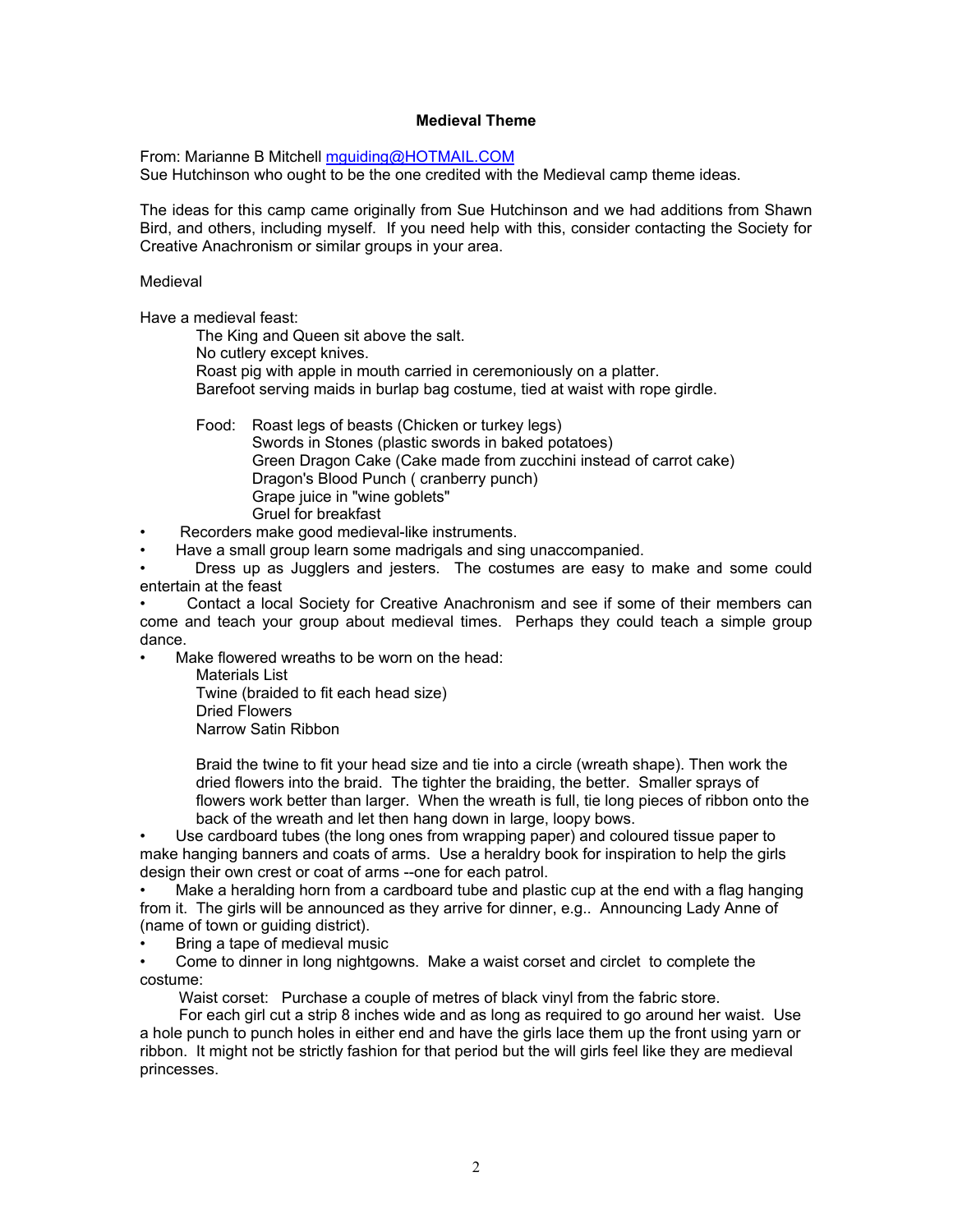Circlets: A headband fashioned from wire. You can use the kind from Christmas with foil stars entwined. You can also cut strips from an old pair of sheer curtains and drape it over the wire to hang down the girls backs.

• Fire drill - hide a dragon in the nearby woods. Have the girls go out not to slay but to capture the dragon and lead it back in. when the "fyre-breathing dragon" comes back into the camp, sound the fire alarm. Talk about fire safety and what to do if the dragon catches your clothes on fire.

Read "The Paper Bag Princess" (Robert Munsch)

• Build a rope bridge about 1/2 meter off the ground. This is the bridge to Terebithia. Have the girls cross the rope bridge, being careful not to land in the moat.

• The Queen has been put under a spell by Morgan La Faye. To cure her, find around your campsite 5 harmful plants, 5 healing plants. Do not pick them, but find out their names and how they help or hurt. Bring these magical names back to Merlin to break the spell (eg, helpful, blackberry, jewelweed, clover, cattail, pine...harmful...stinging nettle, poison ivy, poison oak, white sumach, any white berry and any mushroom

• Crafts - make a banquet goblet out of dollar store plastic glasses with "gems" glued on. Create a banner for your Kingdom. Dress up as Paper Bag Princesses for the Royal banquet. Hat craft, foamy cut into shields with little cocktail swords speared through them.

• Badge ceremony - have a knighting ceremony where girls are congratulated on their acts of chivalry.

Songs: Early One Morning, Greensleeves

Duties Titles:

 Dishes - Damsels with Dish-stress Sanitation - Sir Lat's A Lot Fire - Keeper of the Hearth Site Helper - Royal Consorts

Staff Names: Sir Boss, Lady Elaine, Queen Gwenivere, Sir Lancelot, Sir Laughs-alot (The Jester), Sir Leaps-Alot (The physical fitness person)...

Patrol names: look up family names from the time period.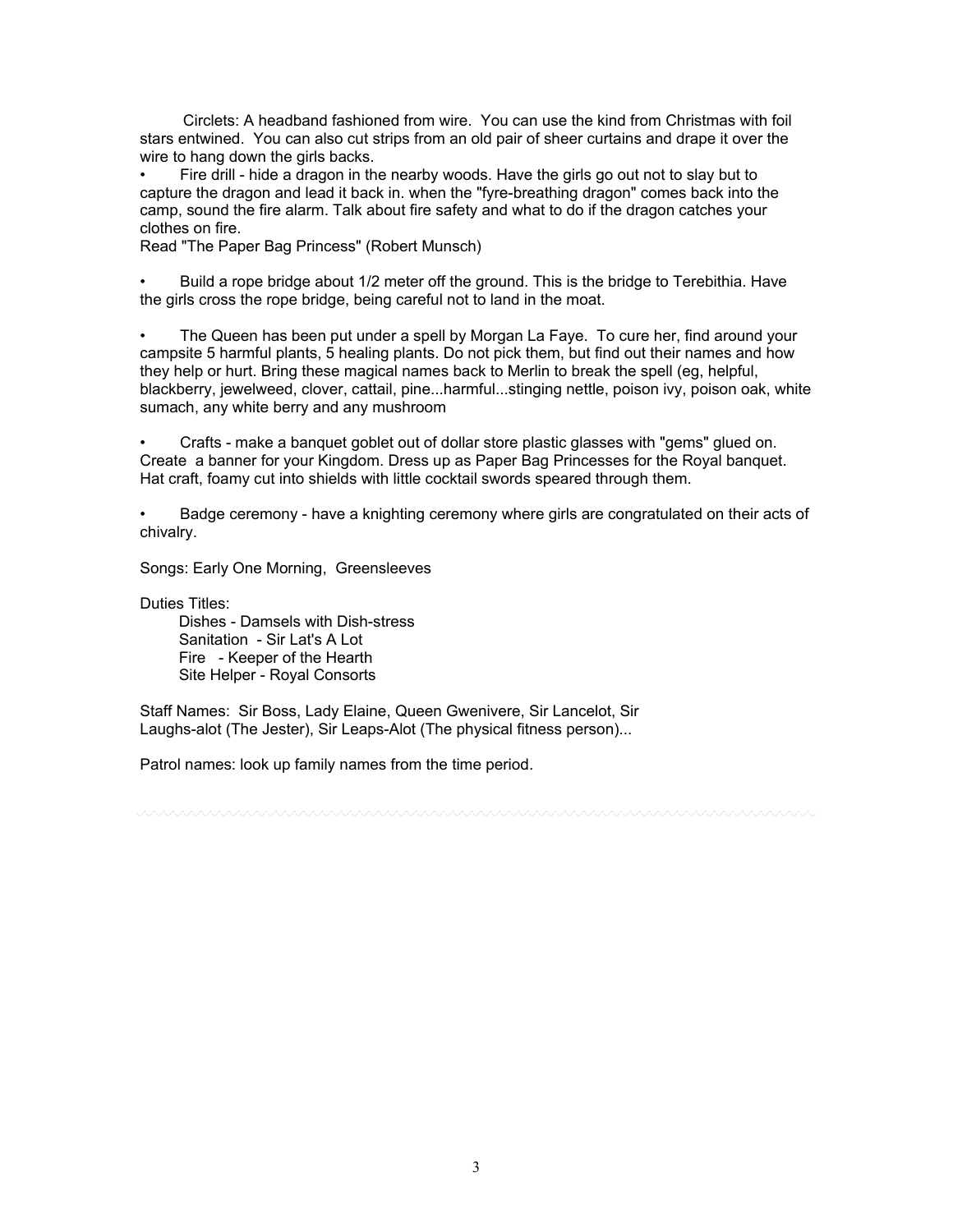## **Be Prepared Camp**

Sent by Di (dew@NEX.NET.AU) Web site: http://www.trefoilnet.com/camps/stories/camppre.htm

First Aid

The idea started as an indoor camp with the guides helping out St John people by being the victims in a mock disaster. Somewhere along the way the format changed to a District camp, indoor and under canvas, guides learning first aid.

We needed a name and Be Prepared was decided on. All the guides in the District were invited. The unit leaders were all to attend so that encouraged the guides. Age was the decider for indoor or outdoor sleeping. The camp was unusual in that the leaders did do a lot of the planning. The guides did prepare items they would be needing for camp.

At the first of the two meetings together for the guides, they played some team effort games and planned their menus while a parents' meeting was held. The second had the outdoor guides doing their bed rolls and preparing a few needs. The indoor guides named their leaders and their patrols, drew a small design on their placemats, made 'bandaid' serviette rings, made a woggle, sorted out the duties, selecting sleeping buddies and got to know their patrol members.

With the theme of first aid and being prepared, the items made reflected this. The placemats were material triangles as in our scarf triangle bandage. The woggle was a safety pin, decorated with ribbon and elastic to hold the scarf. The pin was set to be opened to collect items during the weekend.

#### Indoor Patrols

Fire - Prepared to cook Mittens - Prepared for the cold RSG - Ready, Steady, GO PJ's - Prepared for bed

#### And so to camp

The guides arrived on Friday evening to settle into rooms or tents. The first thing for the indoor members was to do the safety walk through drill. We had the campfire after tea where both camps came together for the first time.

From Saturday morning, to tea, the guides were working hard at first aid sessions. They did rest for morning and afternoon tea and meals. The indoor younger guides did take the hour rest time after lunch while the others did special bits at their camp site. As they did a session they were given a small sheet on it. These went into a covered pocket photo album and became a first aid book.

 After tea was a wide game. All guides together and groups were sorted out. One girl from each was secretly given instructions for the 'emergency' she would have happen on the trail. Guides had been learning compass work in the units per-camp for this too. There were compass trails for the groups to follow. At the correct time the

'emergency' happened and the guides had to do the first aid as had been learnt during the day. The group this leader was with had a cute happening. After the alert was dealt with, a young guide came up to me and whispered in my ear, "I don't think she was really hurt; she is only pretending". We were outside into the dark so became quite an adventure for the younger guides.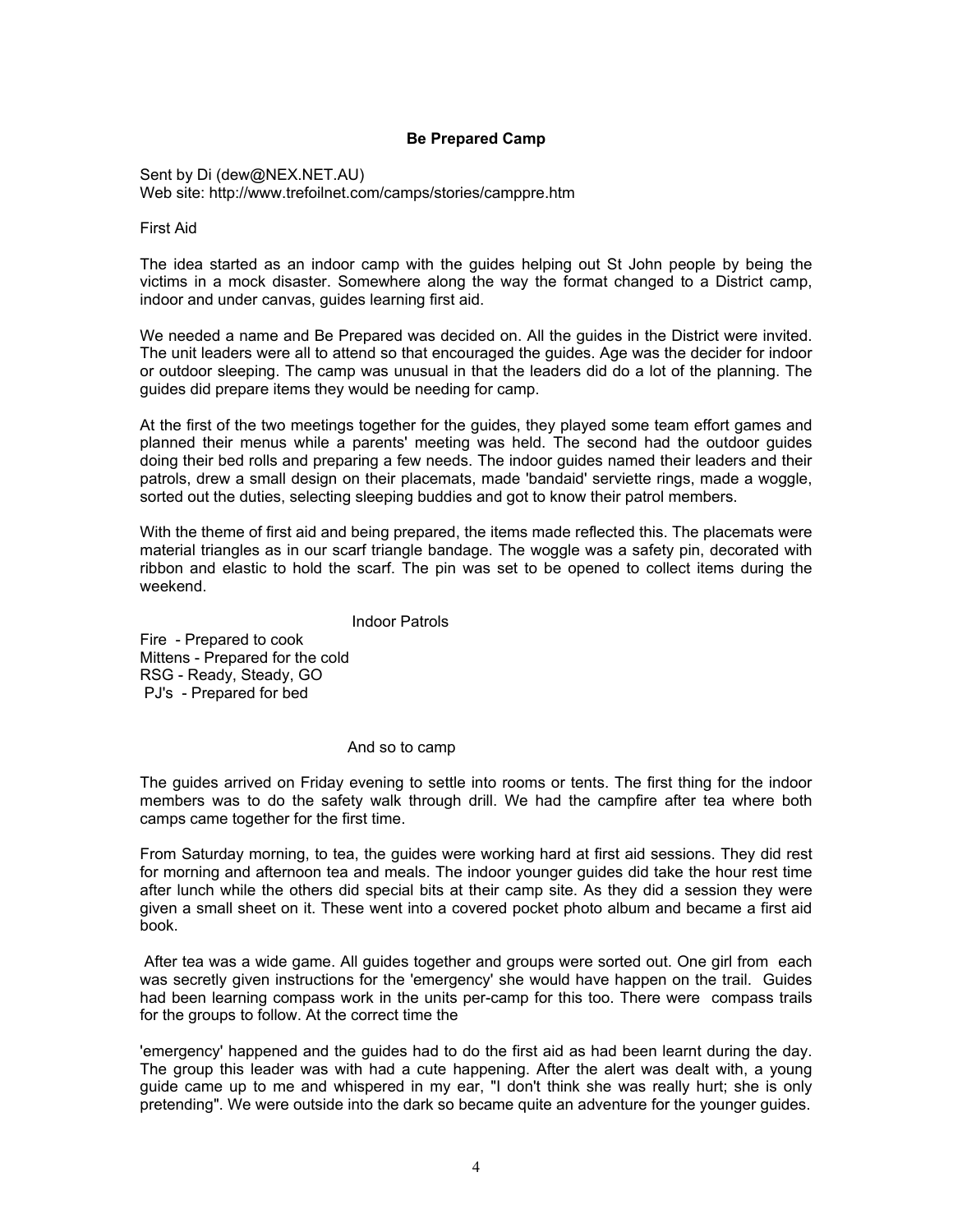After this they had an hour of Red Faces fun and games before super and bed.

## Things happening

Now don't get things wrong; it was not all work, work, work. The guides were having fun too.

The outdoor guides were slowly finding their pieces to build a first aid/be prepared kit to go in the film container they had prepared before camp. It was designed with a ribbon through the lid and the side so the lid hinged. With a pin attached it was to pin on a camp hat.

The indoor guides were to be on the look out for small cards for their patrol. When found by a member, the patrol was gathered together and each were given the object, most of which were to be attached to the pin woggle.

## These were what they were finding -

 To obtain a need - Plastic coins To jot it down -Tiny pencil To wrap it up - A piece of string For Christmas - A piece of chocolate from an advent calendar and a gold angel For bed – The brush end of a tooth brush When you swim - A packet of lifesavers To light the light - Three matches (these were half toothpicks, one end dipped in red nail polish) To wipe it after - A mini hankie Be on the watch for - A jelly snake for each To be awake - A piece of fur with two small eyes

## The Placemats

Their place mats were triangle bandage shape and were also for keeping. At each meal there were marker pens on the table. Each was able to have the person sitting either side sign their mat.

## Triple O calls

Everyone, guides and leaders, were to find their OOO call at anytime, anywhere, during the camp. When found they received a whistle and joined their Safety Crew for the Sunday activities. whistles were confiscable if misused!

## The Crews

 The Safety Lifesaving Fire Ambulance Police Ranger Rescue

## Coming to an end

Sunday morning, all the hard work came to a head.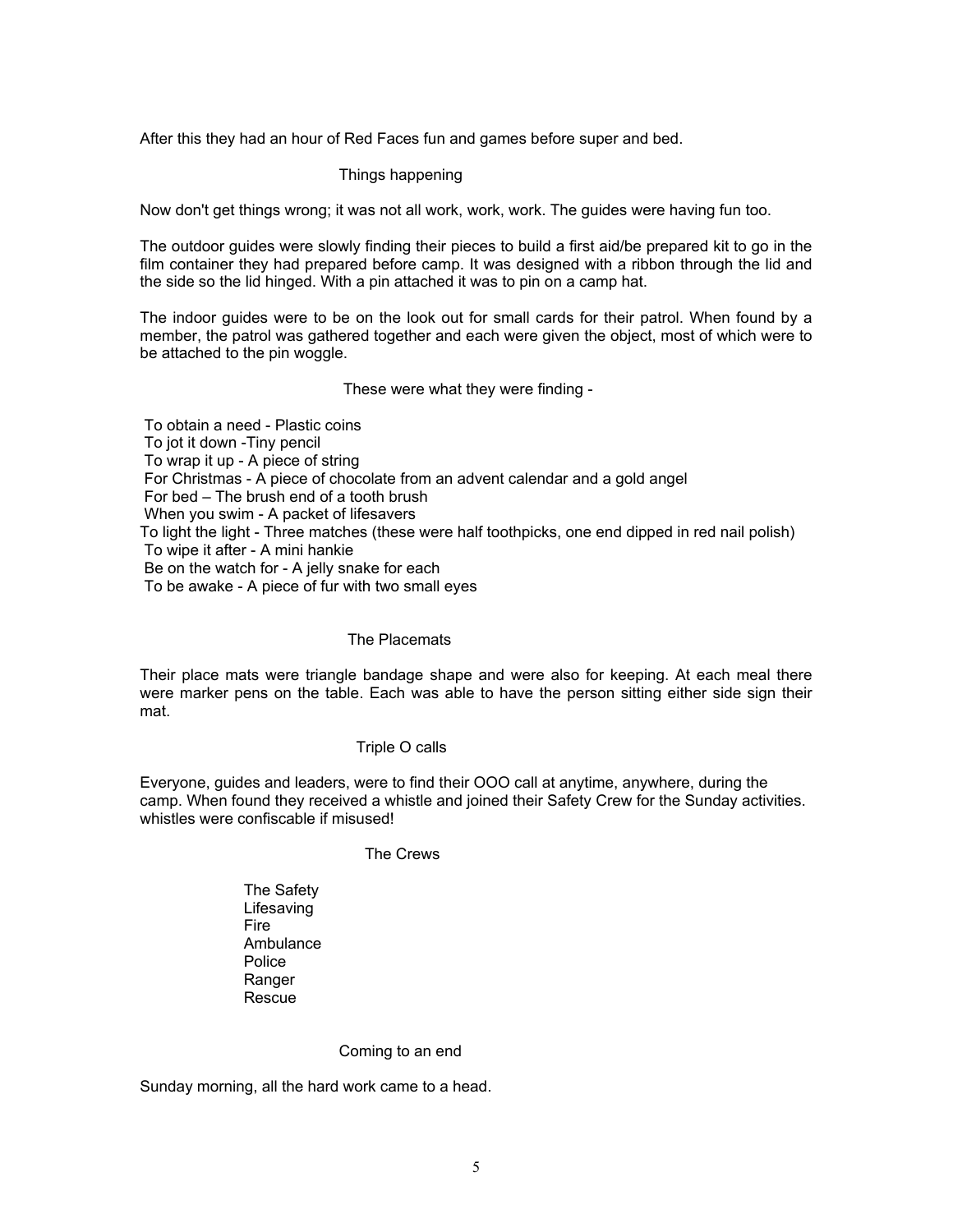All the guides were working in their crews with a leader. They were to take turns at doing CPR on the dummies then after morning tea, all did a revision test as well.

When not doing the CPR and revision, there were masses of crafts and outdoor activities to choose from to just do.

The camp finished with all receiving a Certificate and the guides a goodies bag full of safety information, stickers and goodies the leaders had collected from Fire Brigade, Ambulance, Police, Road Safety, and more.

The guides worked well and played happy for the whole weekend. They learnt their first aide and had fun too. Good reports flowed back from them and the parents for the weeks after. It was a good exercise for we leaders too as our guiding first aid was updated, CPR included. We had a weekend getting together too. Not to forget; the outdoor leader earned her Camp Certificate.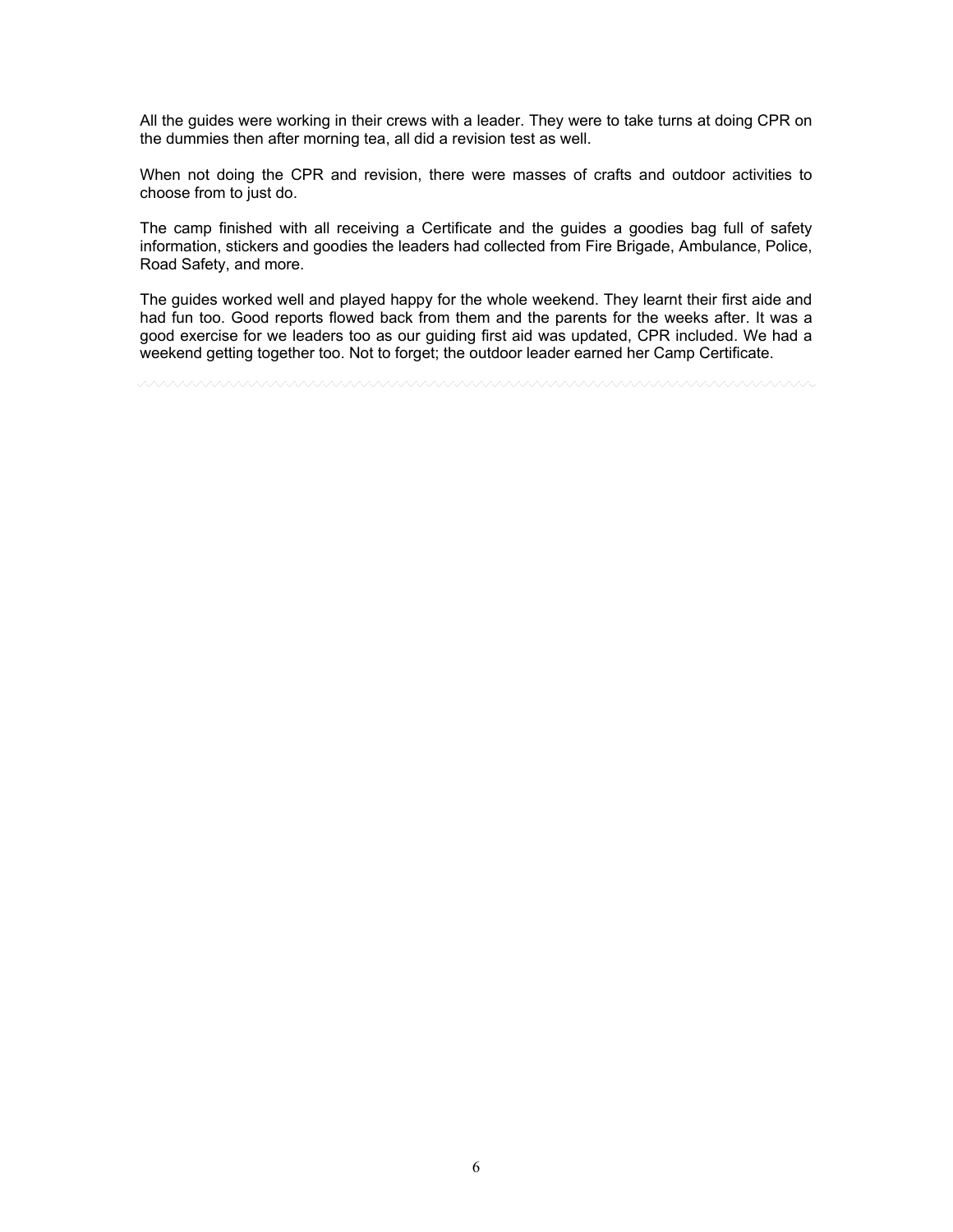## **Blast from the Past**

Received from: Marianne B Mitchell <mguiding@hotmail.com>

==> a different era for each day. ie... 30's 50's 70's 90's OR just pick one era

patrol names: choose the name of music groups from each era

• Pick a movie from each era to watch at camp

• Have a dance with music from each of the time frames (or just pick one)

• **1930's**: It was the Depression and many people were really poor. You never threw out anything. Home canning was popular. Penny candy, especially grab bags - a little brown bag with miscellaneous candies.

 Games: Hide and Seek. Bouncing ball (lacrosse/India rubber balls) games against walls or on the ground. (E.g., 1,2,3 a Laura, 4,5,6 a Laura, 7,8,9, a Laura, 10 a Laura Secord)

• **1950's**:

~hula hooping

~bubble gum blowing contest (who could blow the biggest, the most etc.)

~have a dance group come in and teach how to jive/twist ( or teach it yourself)

~wear poodle skirts – you could even make them if you had older girls (Pathfinders)

• **1960's**:

 $\sim$  60's style crafts:

 1. Peace, flower power and happy face buttons. (Spray paint frozen juice lids white, give the girls acrylic paint from \$store, brushes, photo copies of these images for inspiration, and when dry we will glue pins to the back).

 2. Tie dye bandanas: white triangles of fabric, elastic bands to tie the fabric, fabric dye and needles and thread for those who are ambitious enough to hem them by hand. You can also tye dye t-shirts and socks. I will give them scraps of fabric that they can baste on top of their shorts or pants for that 60's worn jean look.

 3. Friendship bracelets from hemp string. You can adapt any of the projects here to hemp string, available in crafts stores & Walmar or http://www.friendshipwear.com/free-projects/ ~ have a sock hop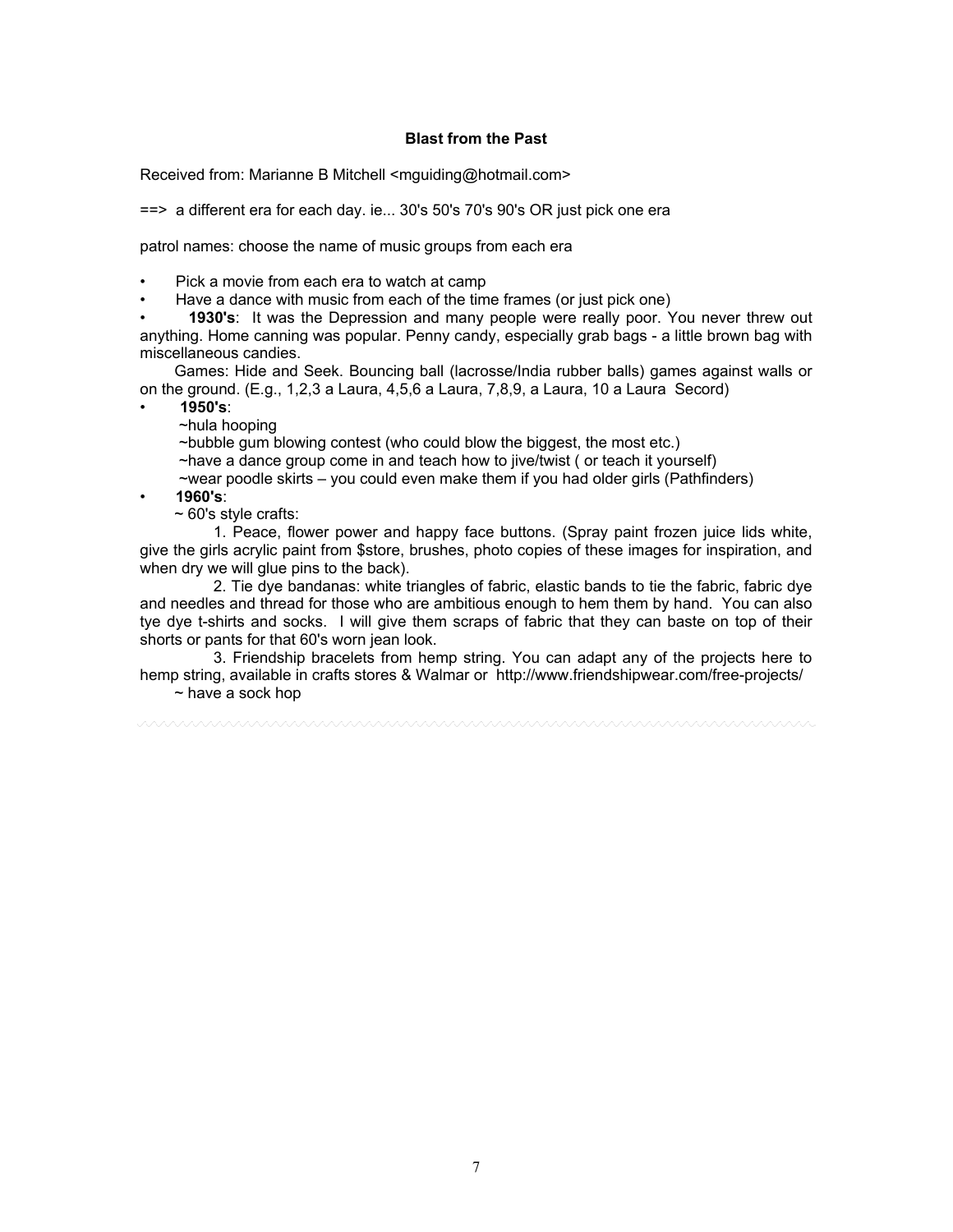#### **Pioneer Camp**

Received from: Marianne B Mitchell <mquiding@hotmail.com>

Think "Little House on the Prairie", only a Canadian version

Patrol names: farmers, homesteaders, etc. Or use the names of different people who came to Canada.

You could make this a New France version and create mini Seigneuries, and have the girls be habitants, Filles du roi, seigneurs and their wives, nuns, etc. An Ontario grade 7 history textbook can give you info on life in New France and in Upper Canada at this time. The grade 3 curriculum also includes Pioneer life.

Games:

- put buttons on strings
- rolled hoops
- cat's cradle
- graces (Catching small hoops on sticks and then throwing them back)
- marbles
- skipping

Other:

Make butter using whipping cream and a glass jar. Place a marble inside to make it go faster.

- Bake cakes in cans
- Make fire starters and learn how to light a fire
- Make dipped candles
- Make a quilt as a group each girl can do one square. Or, make quilted potholders.
- Make tin can ice cream
- do laundry by hand

\*\*Some of the ideas under "Heritage Camp" could also be used here.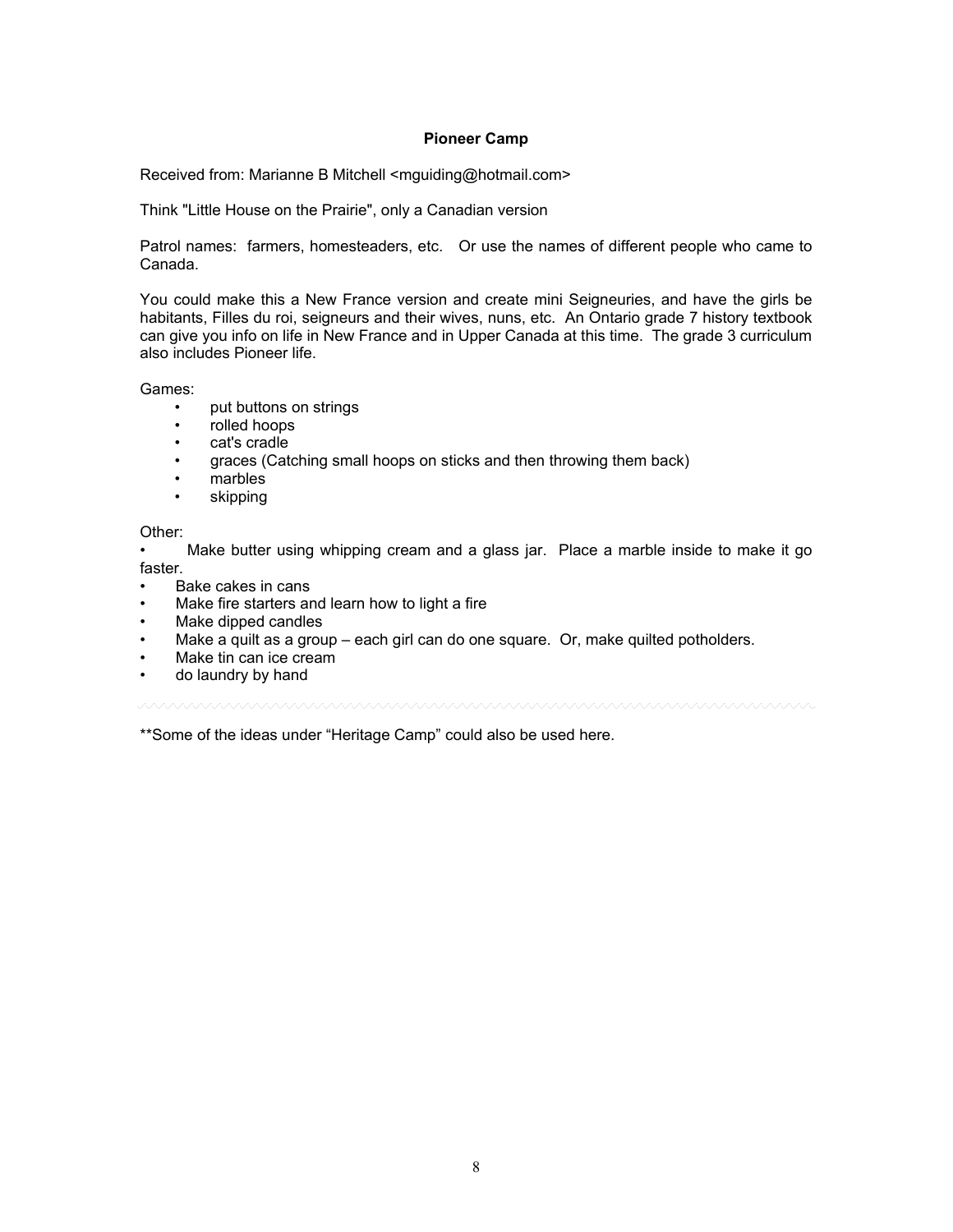## **Famous Five Camp**

Received from: Marianne B Mitchell <mquiding@hotmail.com>

Note: this idea came from Bev Walkling. For more Famous Five ideas, check out the website for the Candian Heritage Minutes, they have activities about Emily Murphy and the Famous Five.

I am not sure if this will help Brownies, but these are the games I play with my guide unit. (I am sorry this is so long, I just wanted to be clear)

1. Octopussy - The point of this game to to show the girls what the famous five were fighting against. One wall is "women" and the other is "men", as in normal octopussy, an 'octopus' stands in the centre and tries to catch girls when they run across the gym. A leader calls out clues (these people were supposed to be brave or these people were supposed to stay in the home etc) and the girls run to the wall that matches the clue, or they stay put if they are on the right wall. The girls learn how few things women were allowed to do and they can see why the famous five wanted less divisions between the roles of the sexes.

2. We also do a "Mock Parliament", but this requires a lot of set up. Nellie McClung wrote a play that made fun of the all male parliament. Iit did very well and turn of the century audiences thought it was very funny. It won a lot of support for the women's right to vote because it made sex-segregation sound so silly. In her play, she had the women running the parliament and a group of men come to ask for the right to vote. The women tell the men that they can't have the right to vote because it would break up families and all sorts of non-sense.

Divide the girls into opposition, party in power and suffergentlemen. One girl is the Prime Minister and another is the leader of the opposition. Leaders make excellent Speakers and other house officials. The suffergentlemen give speeches asking for the right to vote (citing all of the women's reasons) and then the Prime Minster and the Leader of the Opposition reply (citing all of the old parliament's reasons). If you prepare the speeches for the girls, then they just need to read them. The other girls behave like parliament does, which is to say they boo and hiss at the other parties' speaker and cheer and clap for their own.

3. We also have a brief write up of Jennie Trout and Emily Stowe and how they became the first licensed female doctors in Canada. We have pulled out repeated words and made it into one of those participation stories. (girls do whatever action when they hear a certain word).

When we were studying Famous Canadian Women this year I did a role play of Emily Murphy. I dressed in what I felt was relatively appropriate gear and did the following speech:

My name is Emily Murphy and I was born in the 1868. When I was growing up I always thought what a wonderful thing it would be to become a Lawyer, and so I studied hard and eventually became one. I was very proud, when I was appointed the first Woman Magistrate in the British Empire.

Do you know what a magistrate is? Do you know what the British Empire was?

Well, I started work at the Women's Court in Edmonton, and on my very first day there, I ran into a problem. Do you know what judges do? They have to make rulings or judgements about the evidence which lawyers put before them.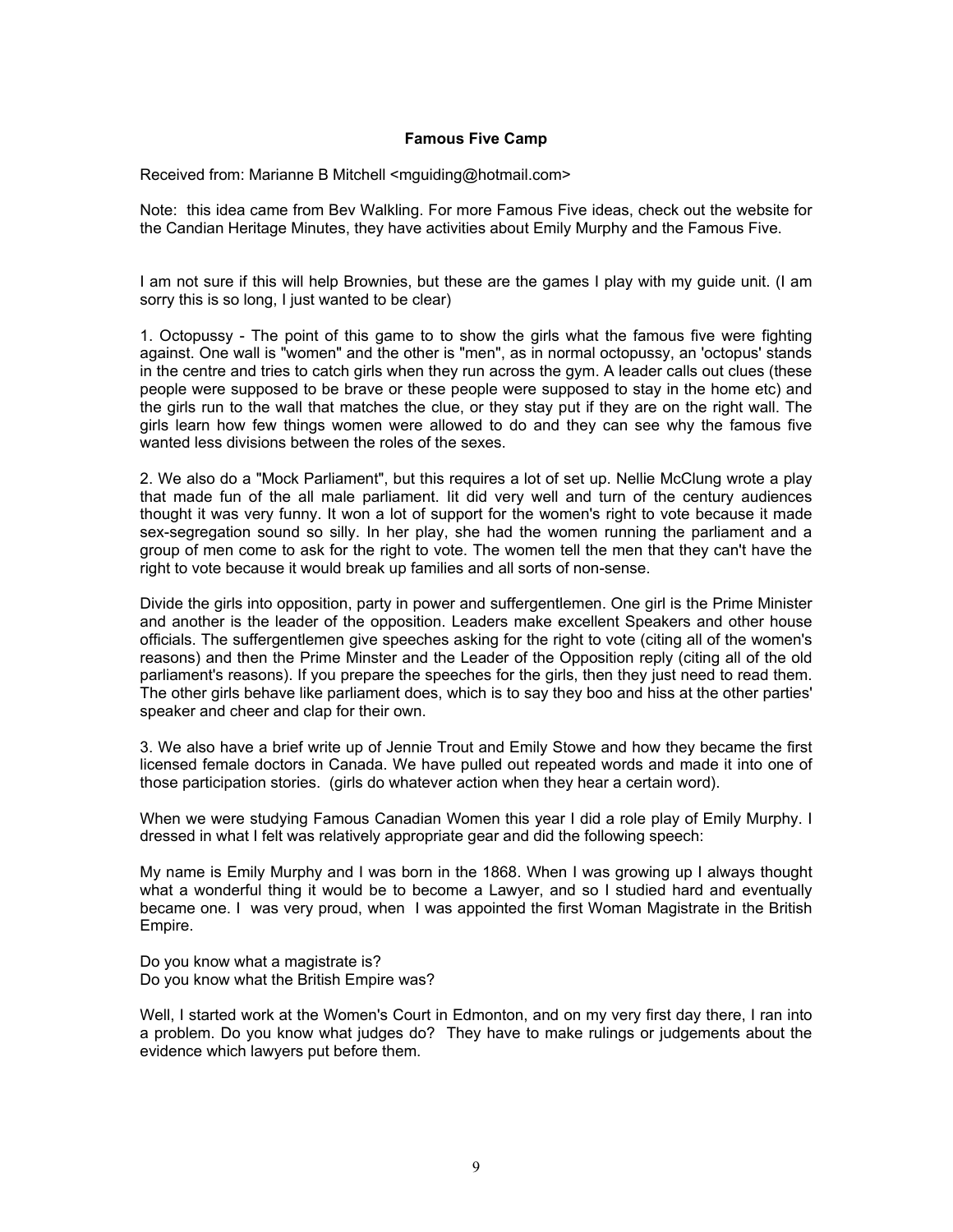Well, on this day, I made a judgement, and the lawyer for the defendant challenged me! He said, that because I was not a "person" I was not able to fulfill the duties of a magistrate! Can you believe it?

I just kept right on with my sentencing, but I did some research, and found out that according to what was then the law, a woman was a person when it came to being punished, but not when it came to having rights and privileges. How absurd! Women are just as much persons as men are!

Well, he was the first lawyer to make that challenge, but far from the last. In 1917, one of my rulings went to an appeal court and they finally said there was no reason that a woman couldn't hold public office on the basis of her gender. I thought I'd won! But I soon discovered this meant nothing to the Federal Government. I wanted a federal government appointment, but got nowhere! In 1927 I and four other women appealed to the Supreme Court of Canada for clarification of the laws that said women weren't "persons".

This court case finally went to the high courts in England, and at last they agreed, women were indeed "persons". And that paved the way for all the Canadian women who have been involved in Parliament ever since. I'm proud of the part I played to give you opportunities today!

Bev Walkling 32nd Sarnia Guides

Mandy Gorski 16th Waterloo Guides

- Look at the Famous Five challenge
- www.girlguides.ca/what-new/famous5.htm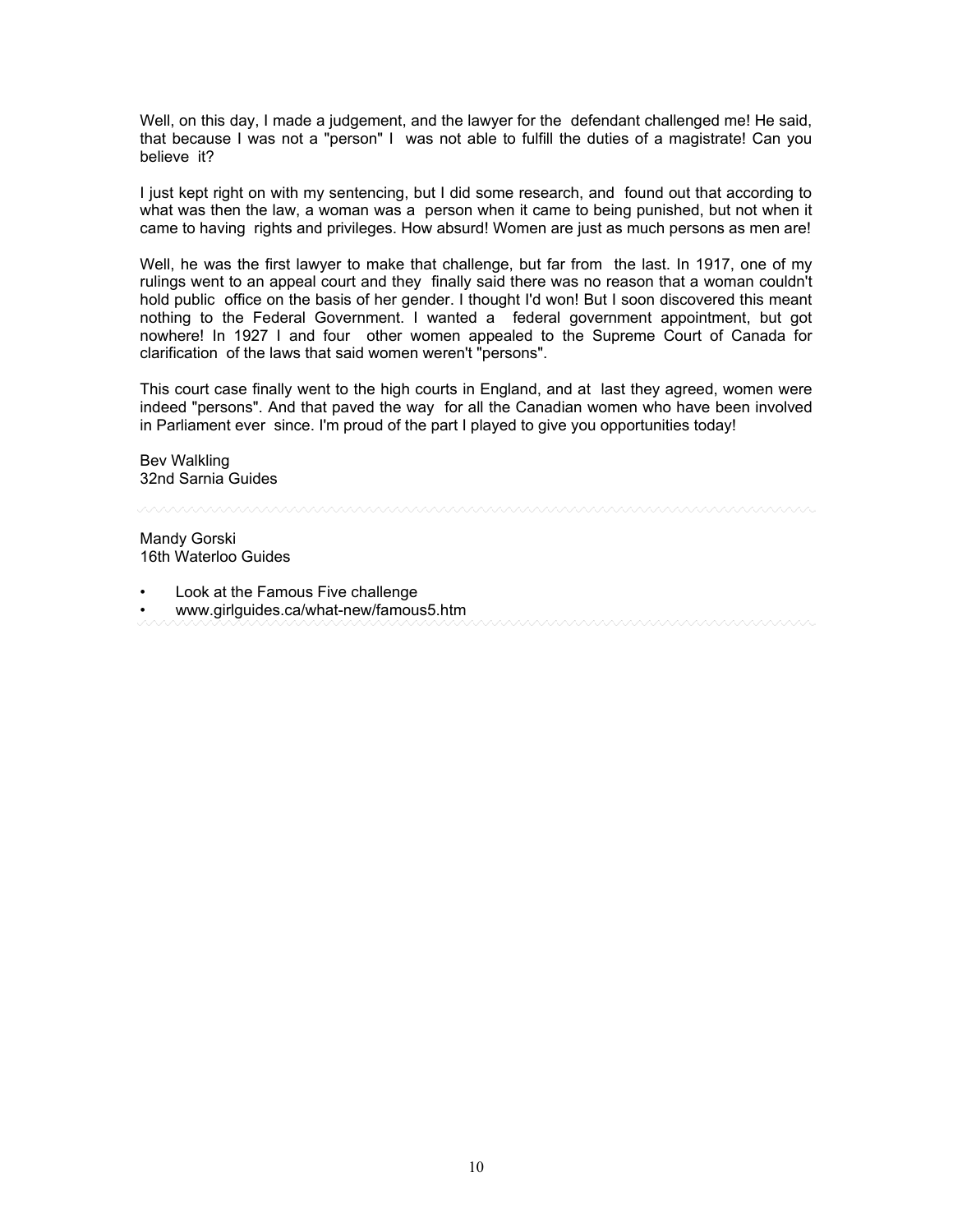## **Bug Theme**

Received from: Marianne B Mitchell <mguiding@hotmail.com

suggested names: "Wings and Things", "A Bug's Life"

Patrol names: ladybugs, spiders, dragonflies, bumblebees, grasshoppers

for a game, check out:

http://www.uky.edu/Agriculture/IPM/teachers/bug-go/bug-go.htm#cards

 (Very interesting, clear, concise info on each bug (learned \*more\* than I needed to know about bed bugs...yuck)!

 For Bingo markers... gotta use those little plastic ants/spiders you get in packs at \$\$ Stores and the like! Prizes... hair stuff with dragonflies, butterflies,etc... bug stickers or gummy worms for consolation prizes...

make bug suckers

• magnifying glass hunt – use string to square off a piece of ground and then see what you can find with a magnifying glass!

• pony bead critters see: http://beadiecritters.hosting4less.com/patternindex.htm

• invite an entymologist (bug scientist) to come and talk to the girls

• Use walnut shells and cardboard to make ladybug-shaped magnets (paint the walnut shell red with black spots. Use the cardboard to cut out the head and feet below and glue the magnet to the underside of the cardboard.

\*\*\*DO NOT USE THE WALNUT SHELLS IF ANY OF YOUR GIRLS HAVE NUT ALLERGIES!\*\*\* You could probably use half of a Styrofoam ball instead, or something else as a substitute.

websites:

here's other great URLs on insects, bugs activities:

http://www.uky.edu/Agriculture/Entomology/ythfacts/resourc/resourc.htm http://familycrafts.about.com/parenting/familycrafts/library/weekly/aa052900a.htm

It has all kinds of bug crafts, as well as kid-neat trivia about different bugs.

From Ann Richey <annrichey@YAHOO.COM), Bushell Park (Moose Jaw), SK. Canada

We decided do the wings and things theme because there has been so much info on these subjects and we can use birds, bugs, kites etc..

some actvities we brainstormedbug suckers bird houses pony bead critters dragonfly gimp pins web of life game paper airplanes maginfying glass hunt and a menu for the day theme related (could use some help with creativity there )

~~~~~~~~~~~~~~~~~~~~~~

From: Alana Raymond <alanapr@ACHILLES.NET>

I just visited the neatest site. It has all kinds of bug crafts, as well as kid-neat trivia about different bugs. And, of course, you can go to all kinds of other craft categories and check them out (perhaps you should make a lunch before starting this surfing session :-)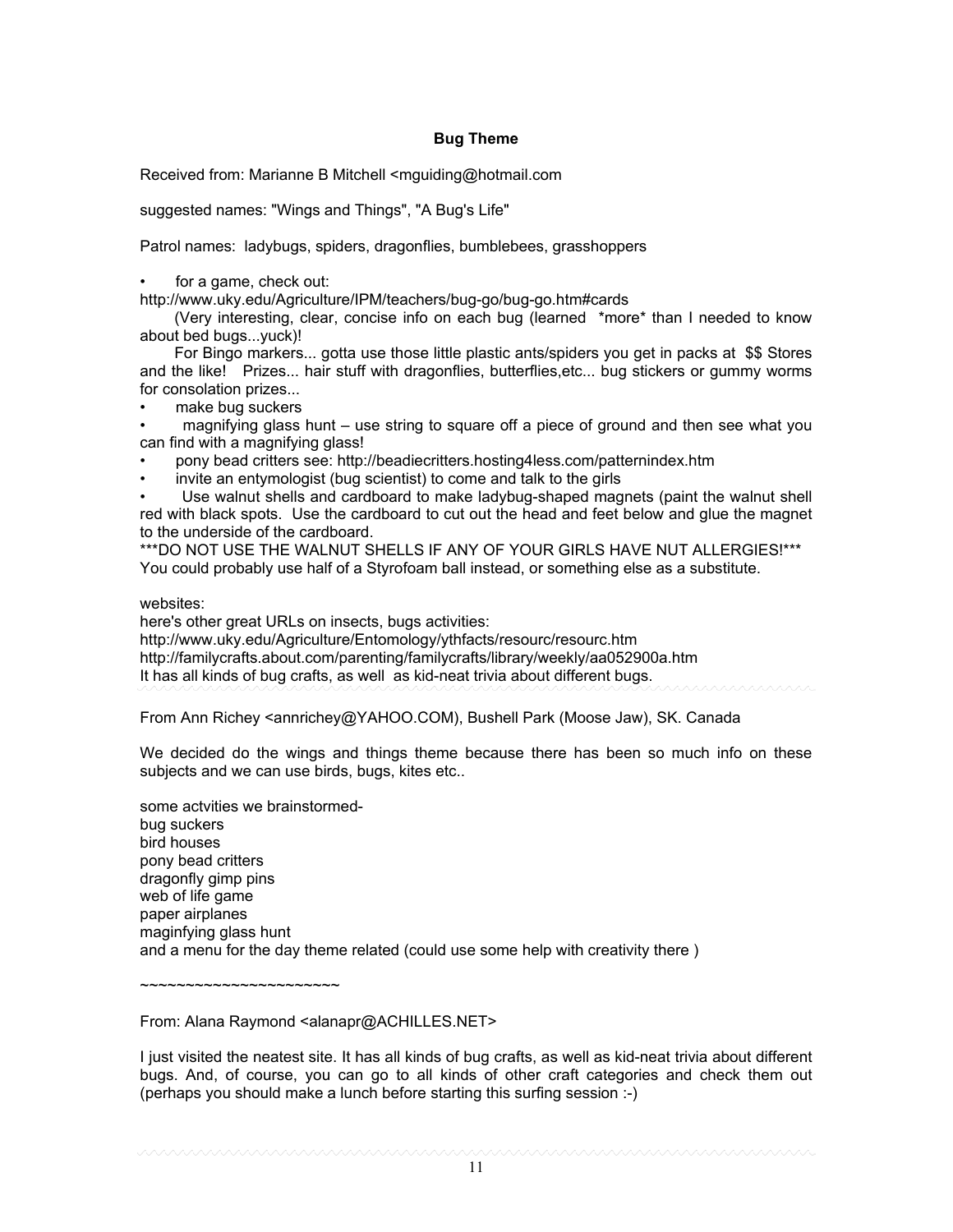http://familycrafts.about.com/parenting/familycrafts/library/weekly/aa052900a.htm

-- Maybe the girls could be bugs and find their wings during the camp?

Let each girl wear a caterpillar shape - maybe they could even make their own before camp could be a pin-on or a woggle (scarf slide)

At camp, each member, girls and adults, have a card with their name on it, This could have the picture of a cocoon. Someone would have the task to stick these cards anywhere at any time spread them out for finding at intervals up to finishing at least 4 hours before the end of the camp. As a camp member finds her named card, her cocoon is stuck on a special board somewhere and she receives her wings for her caterpillar. These need to be designed to fit the caterpillar easily. The cards we put out at camps (differing themes) can be in the fridge when we know the person will go there, on a spoon, her pillow, her chair or her own back! In the rafters, at an activity area, along the trail for the hike, in the cereal box, - I have found mine in my sausage roll, (in foil) in my cuppa coffee, in my ham sandwich, in mashed potato ....... They delight in hiding the leader's. The girls are asked at first if they want to tell each other or give them the fun of finding their own. Girls usually give the others a time to find herself, then, it gets too much for them, they give BIG clues for her to find!

## AND

> those little plastic ants/spiders you get in packs at \$\$ Stores and the like! Put in the bottom of Jelly - or what you call it over there. We had tiny spiders in the bottom of the jelly one camp.

Have fun

~~~~~~~~~~~~~~~~

From: craft <c.r.a.f.t@HOME.COM

here's another great URL on insects, bugs activities -

http://www.uky.edu/Agriculture/Entomology/ythfacts/resourc/resourc.htm

From: Carla Paddock <paddy4@MB.SYMPATICO.CA>, Brandon, Manitoba

I am back from one AWESOME Brownie area camp. Like many of you we had the theme BUGS!

This morning turned out to be quite hot. One station had wet sponges thrown at moving targets – LEADERS….. We also did shotput - spitting mini marshmallows as far as we could.....

I took the girls and we went on a Bug hunt - sang the whole way - the same words as going on a lion hunt...we went under the playground and around bathrooms...stopped every unit looking for BUGS....

We also did an obstacle course and part of it was to be like caterpillars and we had to crawl under a sheet that was about 2 inches off the ground -We did the song snail when you twist and turn and eventually look like a snail with 220 people....GREAT!

The girls got a bag of "junk" to decorate a Guider up as a bug for the closing ceremony

Anyways, I could go on forever - just thought I'd share some fun!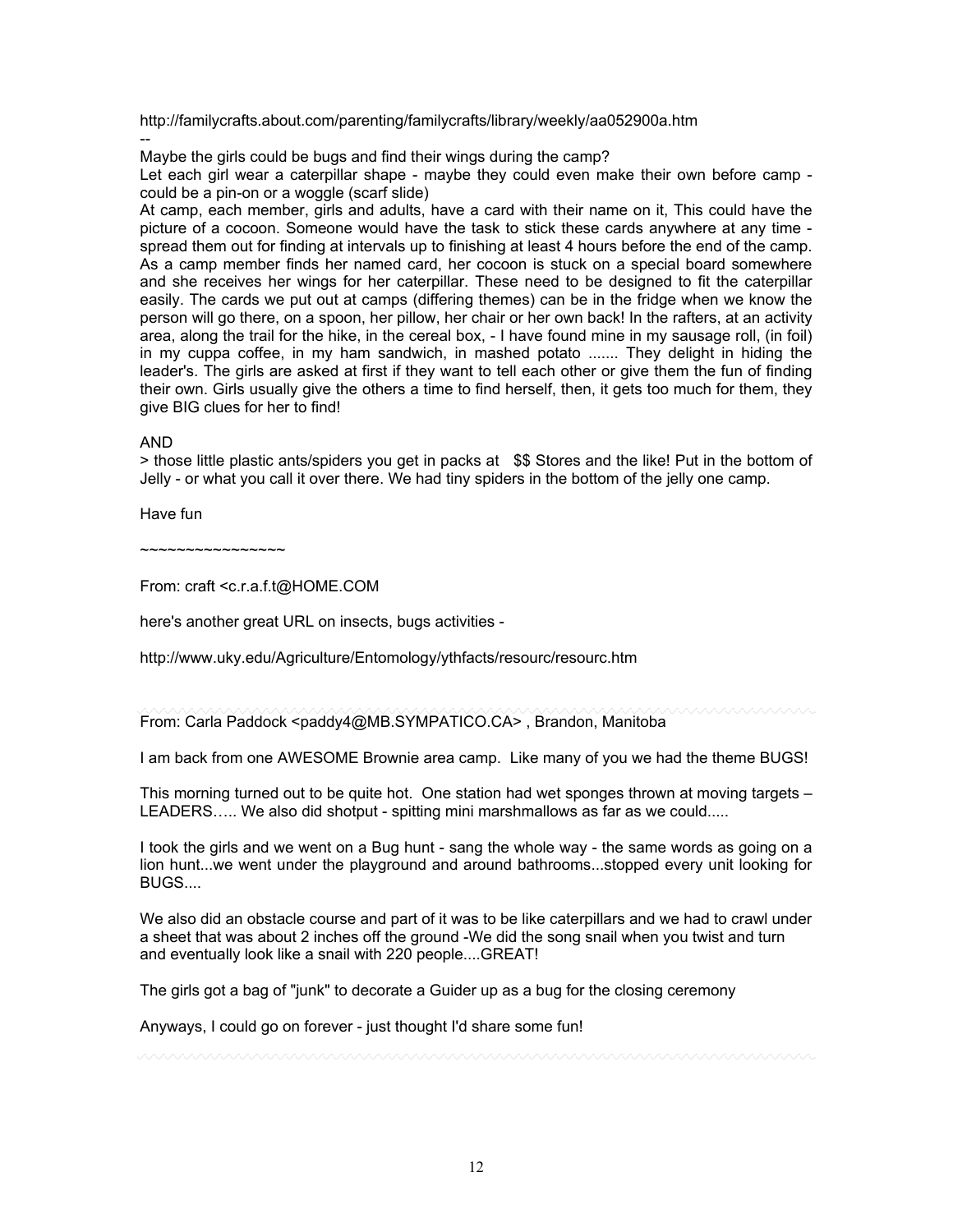## **Pirate Theme**

Received from Marianne B Mitchell <mguiding@hotmail.com

This is the first in a series of camp themes I have on file. Please note that I didn't come up with all of the ides on my own -- most of them came from this list, and I just collated the ideas and edited a bit.

Compass work

• follow a treasure map – use compass reading, map reading and trail marking skills!

• cut out eye patches out of black construction paper ahead of time, punched two holes in them and threaded yarn through to tie them around their heads

• cut out cardboard swords ahead of time and then have the girls decorate them by covering them in tin foil and using yarn, beads, etc to decorate the hilts

make telescopes out of paper towel tubes

• have the girls "walk the plank" blindfolded (a bench or a line of rope that needs to be followed) – do this as a trust excercise

• use paper doilies to make "lace" on the bottom of coatsleeves

• provide triangles of cloth for the girls to make bandannas on heads – you could use a different colour or design for each patrol

- Teach and sing sea songs
- Go for a paddle in a canoe or rowboat

• Ahead of time spray paint some small boxes in gold or silver. Have the girls make keepsake boxes ("treasure chests") by decorating them using odds and ends such as beads for jewels. Save money on beads by using old buttons and spray painting them gold or silver.

• Dye macaroni of all shapes in different colors and award these "jewels" to the patrols for things like: clean campsite, fire watch present, wood sorted correctly, tents neat and with no food inside, etc.

- Kims game in what is in the treasure chest?
- make pirate hats from newspaper or butchers paper
- make treasure maps from paper dyed in tea with the edges burnt using a candle

• Canon ball fight (sponge toss or newspaper ball toss) – line the girls up in two teams. On "GO" they throw the cannon balls at each other - can pick up what lands on their ship and throw again. Set time at 2 minutes max. One with less balls is the winner.

• With a patch over one eye - see how easy it is to catch, bounce, throw and catch a ball. Walk a straight line, balance one's self.

Patrol Names: Peg legs, Blackbeards, Sailors,

Paper hats:

1. Take one sheet of newspaper (full-sized, not a tabloid).

2. Fold it where it normally folds so you have one full page on top.

3. Now fold it in half again, top to bottom.

4. With the folded edge at the top, fold each the top corners to the middle diagonally. You'll end up with a point at the top, two folded triangles which meet in the middle of the paper, and 2-3" at the bottom that weren't folded.

5. Take the top two raw edges at the bottom (which were the original bottom edges of the newspaper). Fold them up to meet the bottom of the folded triangles. Now fold them up again right at the bottom of those folded triangles. They will now be folded up over the bottom of the triangles.

6. Turn the entire thing over.

7. Fold the remaining straight edges (which were the original top edges of the newspaper) in the same way you folded the other straight edges.

8. Open and put on the head. By folding those bottom edges up twice, you are forming a band which holds

the folded triangles in place. Some tape also helps a bit.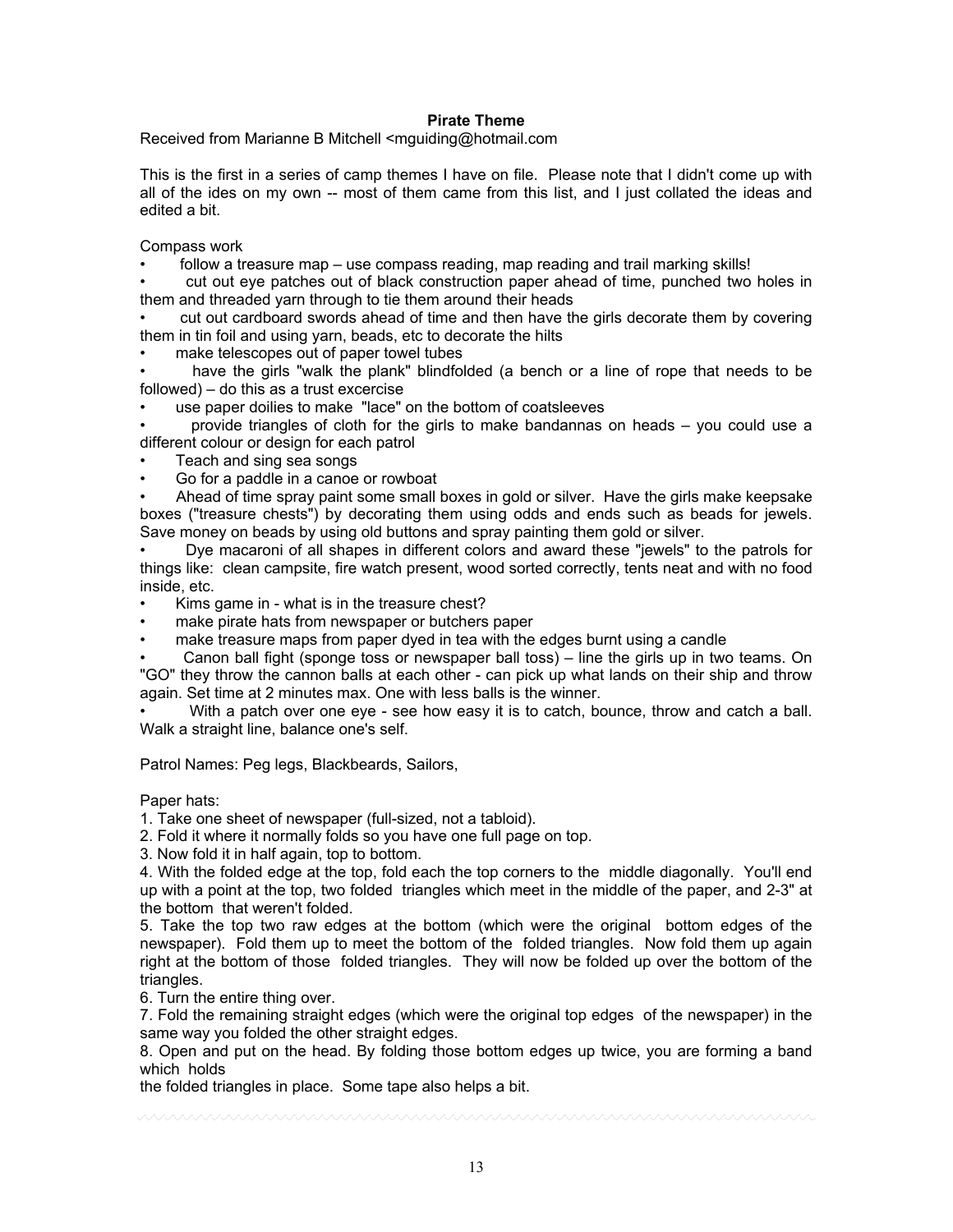## From: Arenburg Family <arenburg.family@NS.SYMPATICO.CA> |

Anyone thinking of a Pirate theme for camp or a meeting will want to check Out ~~~~~~~~~

From: Debbie Palecek palecek5577@HOME.COM Mission, BC

We had our Spark/Brownie Pirate camp this weekend and I thought I'd share with you. (Guidezoneable)

Girls arrived Friday night and were given nametags and bedtags to colour. They were divided into characters from the Fisher Price Computer Pirate program: Cap'n Stubbs, Gunner John, Helga and Queag. We adapted lots of our stuff from this CD.

Four Blankets were spread on the floor and girls were told they were islands surrounded by shark infested waters. They could not leave their island until rescued. Supplies had washed ashore and they needed to

- 1) Work together to build a shelter
- 2) Find and prepare food and water for snack
- 3) Send a message out to sea for rescue
- 4) Make a craft if they were bored.
- 5) Supplies on each blanket:
- $\blacksquare$  two chairs,
- a bedsheet.
- 15 feet of rope,
- 10 clothespins,
- $\blacksquare$  a bottle of water,
- $\blacksquare$  a plate,
- $\blacksquare$  a plastic knife,
- $\Box$  cups.
- $\blacksquare$  a few bananas and some kiwi,
- some crayons and paper,
- $\blacksquare$  a bottle of water,
- a bag of mini shells and beads and fishing line
- **a** pair of scissors.

Girls had a ball and quickly figured out to drink the water and put a message in a bottle to throw out to sea. They built their shelters and were happily stringing shell/bead necklaces. Can't remember who (on this list) published this activity but thanks again for a great idea!

Later we played sharks. You spread out a tarp on the floor and girls sit around it with their legs straight out and covered by the tarp. Everyone shakes the tarp up and down creating waves. Two girls are assigned as sharks under the tarp and their goal is to grab someone's legs and pull her under wherein she becomes a shark too. Each side is guarded by a lifeguard whose job it is to grab the girl under her arm pits and save her from the sharks. They had a blast with this game. Although I caution you they are so engrossed and noisy that it is difficult to stop the game quickly. I positioned Guiders around who at my signal would step in and lift the tarp when things were getting wild.

We had morning exercises by dancing to an active tape and moving whichever body part was pointed to on the Halloween skeleton with a paper pirate hat on the wall.

Saturday morning the Sparks arrived at 9AM and received their camp orientation while the Brownies were downstairs listening to a pirate story. All exited to the flag pole when the fire drill whistle blew. Then they were treated to an awesome treasure hunt designed by Sherri Girls travelled in their groups and each girl was given a pipe cleaner and they proceeded into the forest with their treasure map. They came upon four stations marked by an x where they were to look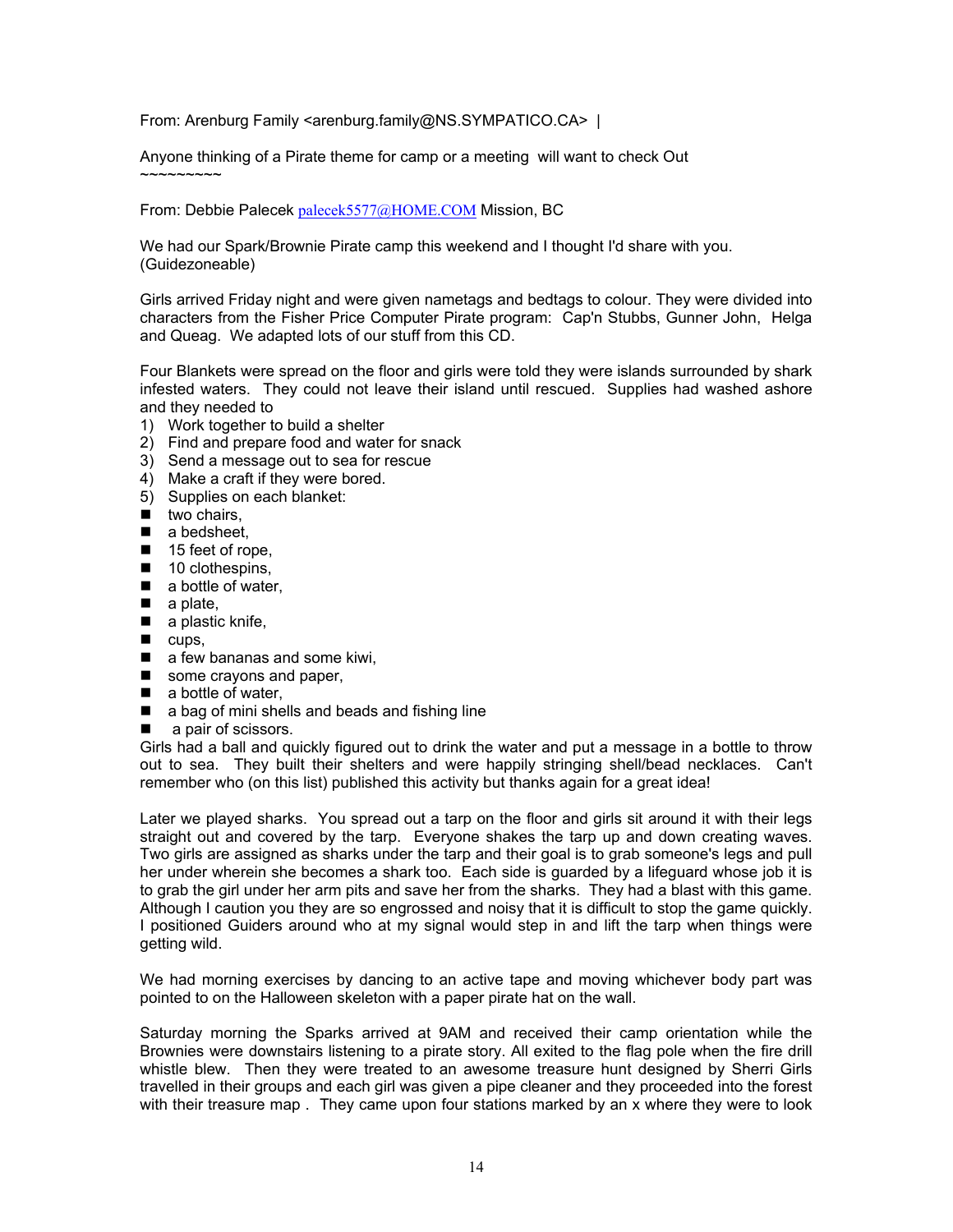for paper laminated tokens to string onto their pipe cleaner. The tokens were adapted from a treasure hunt game from the thrift shop (\$1.00) they were pictures of rope, treasure chest, shovel, etc. When they gathered all of the pictures they returned to their tables. When they turned over the pieces they had to unscramble the letters to discover the clue word- pirate. Then Sherri walked to the pirate picture on the wall and they discovered another treasure map indicating how many paces east, west, south and north to the buried treasure. They found the X marked on the ground and I began to dig. We had buried a wooden pirate chest jewelry box and the girls were so excited to unearth it. When we opened it up it was filled with thrift shop costume jewelry and chocolate coins. There was also two final pieces to add to their pipe cleaner and pin to their hat. The booty was divided up by drawing names so they could choose one piece of jewelry and 2 chocolate coins.

They all came indoors and decorated placemats with pirate pak stickers donated from White Spot Restaurants. We laminated them and used them at every meal

Lee Anne prepared a wide game where a paper fish was tied by a long string to their ankle and everyone had to try to capture the other teams fish.

Lunch was a big hit with a hot dog with a wooden skewer and a sail on a plate scattered with goldfish crackers. Veggies and dip. Dessert was blue Jell-O in a clear plastic cup with jujube fish suspended in the Jell-O and a cookie island on top. Each plate had little cocktail swords for skewering vegetables.

After lunch, camp chores and quiet time Bev had them make a captains hook using a Styrofoam cup and cardboard hook which they covered with tinfoil strips. Then they made an eyepatch from black funfoam and elastic. Later in the afternoon they made really cute pom pom and felt parrots for their hats. I had purchased paper pirate hats from the birthday supply store and everyone dressed as pirates for dinner with their hat, eyepatch and hook hand. Cook served tater treats, chicken strips and veggies and dip in the pirate pak ships donated by White Spot Restaurants. We had chocolate pudding with crushed cookies sprinkled on top and a worm in each bowl.

In the evening everyone made telescopes. We used a paper towel roll and a piece of a cardboard roll donated from a drapery shop. Girls attached clear cellophane to the end with an elastic and then masking tape. They covered the rolls with different colours of construction paper and decorated each telescope with colored electric tape from the dollar store

We had decorations of pirate cutouts around the room which I purchased from a party store. We hung a fishnet on the wall and we had stuffed plush sea creatures (mostly from little mermaid) and sea shells on the net.

The Fisher Price Pirate CD had a few songs which we taped and played several times throughout the weekend and learned the songs. Its a pirates Life: Its a pirates Life, a pirates life Its a pirates life for me. on our galleon ship we'll have lots of fun as we sail the deep blue sea Its a pirates life, a pirates life Its a pirates life for me we can swim all day we can dance and play as we sail the deep blue sea

## Cannon Song:

Load up the cannon and fire away, we LOVE to shoot cannons by night time or day Take aim at your target and focus your eye and laugh as you see that old cannon ball fly. (We sang this song as we launched frozen peas from a spoon onto the grass for the rabbits)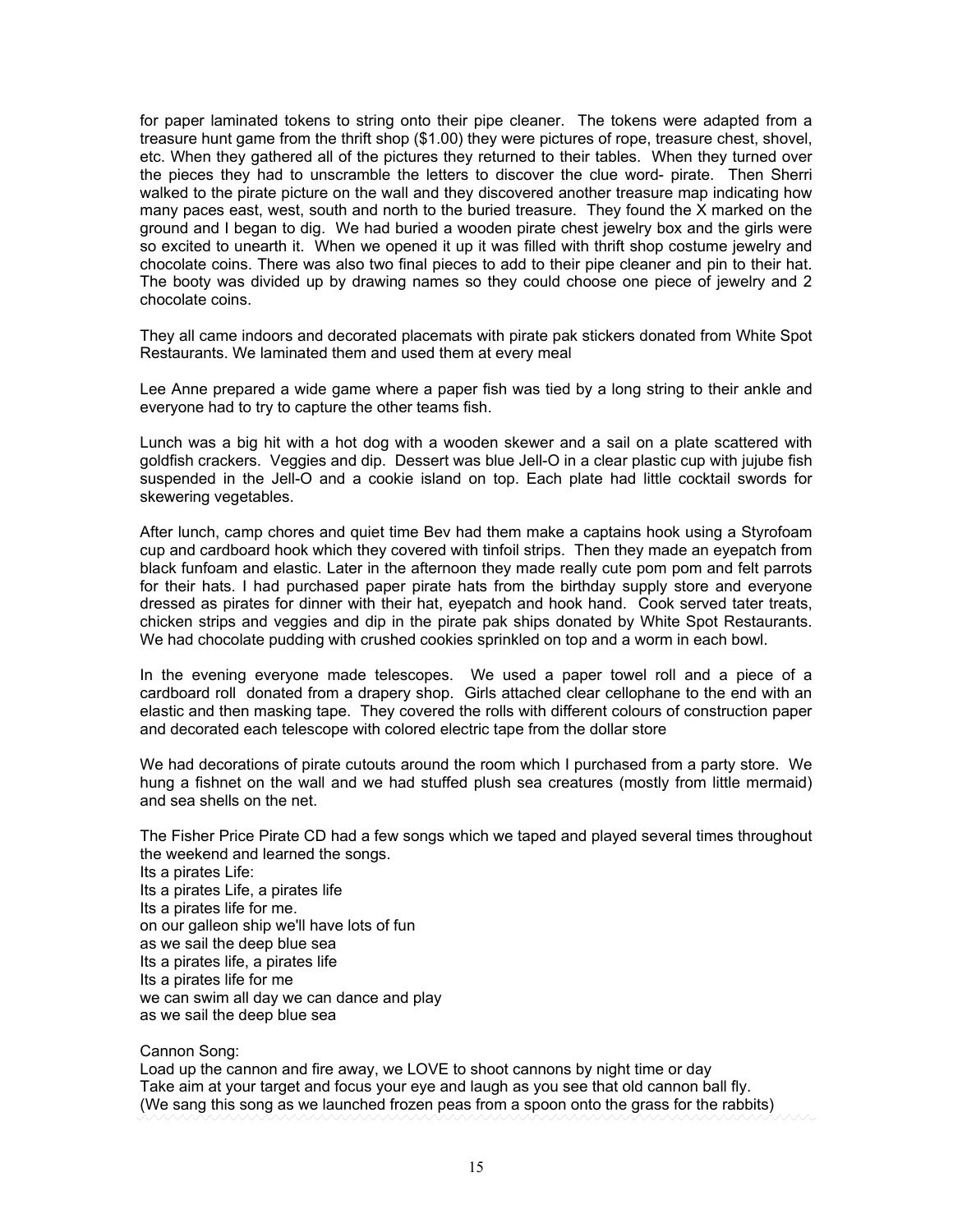Out on the Ocean:

Out on the ocean sailing the sea, we're fun loving swashbucklin pirates are we We search for adventure and love to be free, out on the ocean sailing the sea With a shiver me timber and a yo ho ho ho, we look for adventure where ever we go So climb on aboard it's great to be free, sailing the ocean sailing the sea

Searching For treasure:

Searching for treasure digging for gold, a chest full of treasure we're about to behold Anything shiny anything bright, searching for treasure is a pirates delight Arr Arr Arr Arrr and yo ho ho ho, a chest full of treasure in other words dough Anything sparkly like stars in the night, searching for treasure is pirate's delight

~~~~~~~~~~~~~~~~~~~~~~~~~~~~~~~~~~~~~~~~~~~~~~~~~~~~~~~~~~~~~~~~~~~~~~

From Barb Wright mailto:barbwright@home.com Victoria, B.C., Canada

Website for Pirate info: http://www.nationalgeographic.com/features/97/pirates/maina.html ~~~~~~~~~~~~~~~~~~~~~~~~~~~~~~~~~~~~~~~~~~~~~~~~~~~~~~~~~~~~~~~~~~~~~~

From morristd wrote: Several can be accessed from this page http://dltk-kids.com/crafts/pirates/mpirate.html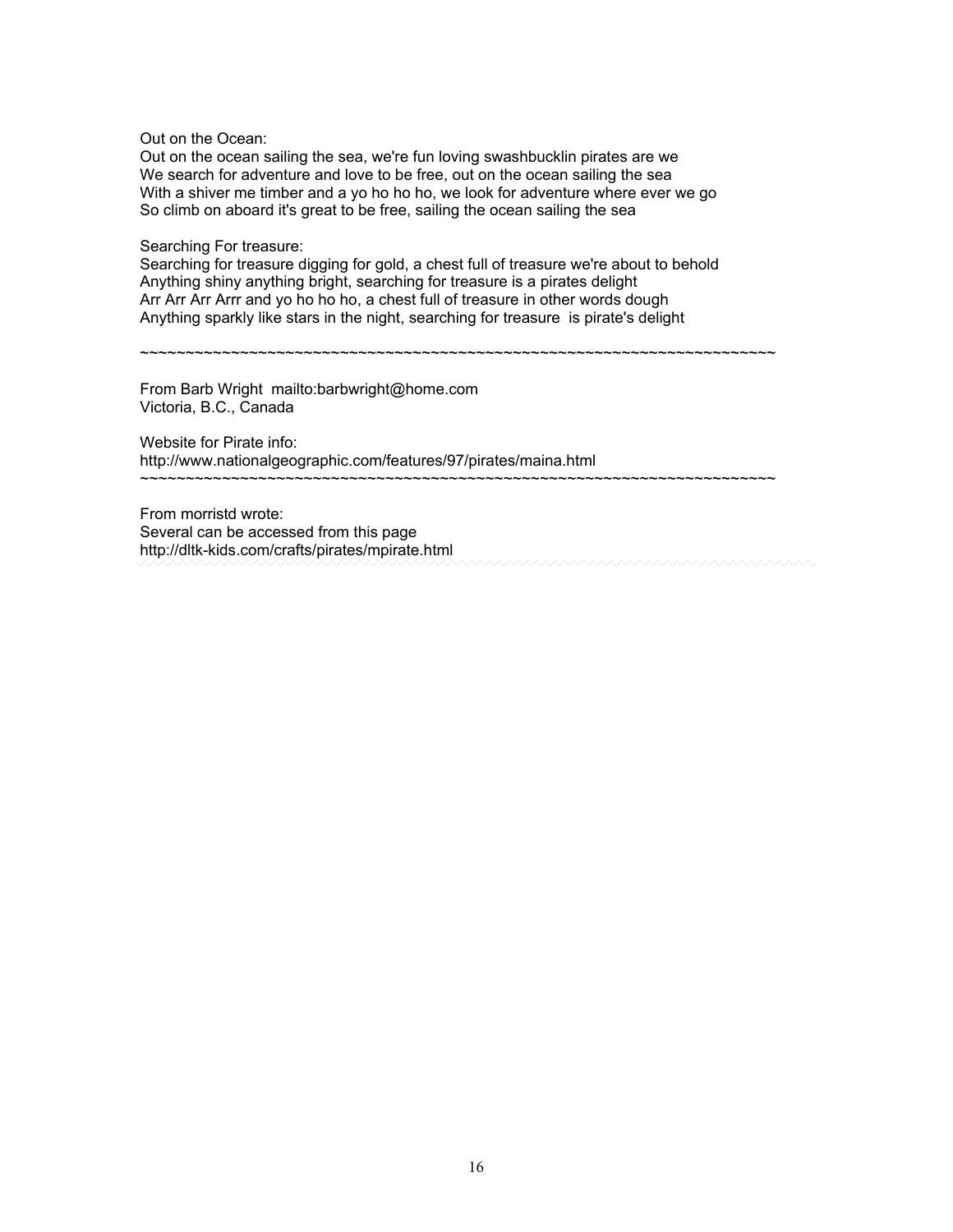#### **Wild Weekend Theme**

From :Margaret Fraser snisymca@navnet.net, Halifax, NS

Menu

Friday Crackers and cheese, juice.

#### **Saturday**

Breakfast: "Wild" pancakes (wild colours) with syrup, milk, fruit. The pancakes will be made "wild" by swirling food colouring through them, and adding the berries of the girl's choice - blueberries, strawberries or grated apples and cinnamon.

Snack 1: Trail mix and juice or milk.

Lunch: Grilled Cheese sandwich or Hotdogs (camper's choice, but you will be held to what you picked at the meeting), milk, carrot sticks.

Snack 2: Oatmeal cookies with Smarties in them, milk.

Supper: Spaghetti with meat sauce, salad, milk, rolls.

Snack 3: S'mores around the campfire.

Sunday

Breakfast: Cold or hot cereal (camper's choice), toast, fruit, milk.

Snack 1: Odds and ends, leftovers.

**Schedule** 

Friday

6:30 7:00: Arrive at camp

7:00 - 8:00: Set up tents, camp tour, fire drill.

8:00 - 8:30: Snack

8:30-9:30: Duties and Campfire

9:30-10:00: Ready for bed, lights out.

10:00: Taps

**Saturday** 7:30: Wake up. Dress. Tidy tents.

8:00-8:30: Wood and Water. Kitchen Patrol make breakfast. Individual camp challenges.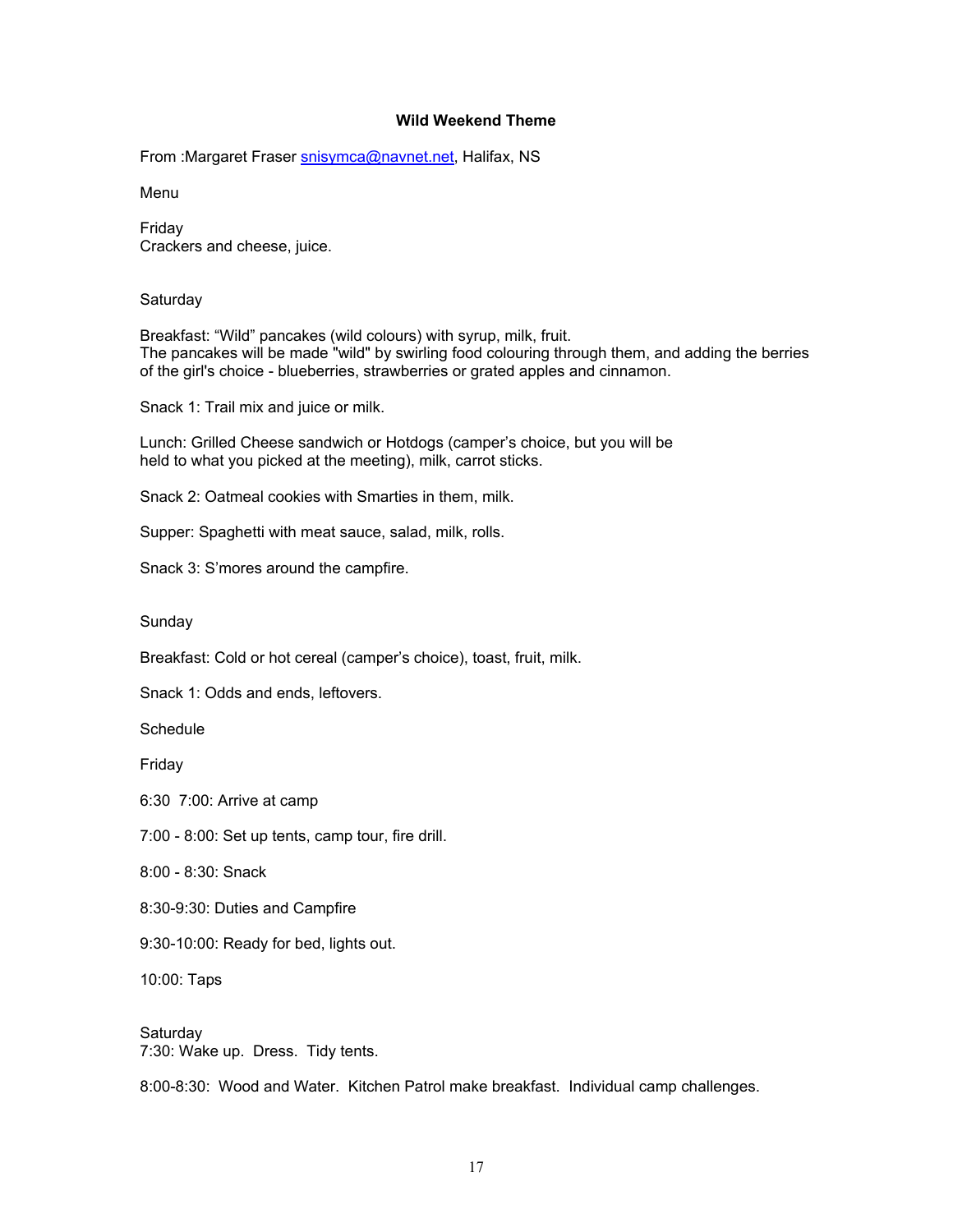8:30-9:00: Eat breakfast.

9:00-9:30: Duties (dishes, lats), individual camp challenges.

9:30-9:45: Flag Raising and Thought of the Day.

9:45-10:30: Hike to complete requirements 5 of Nature observer badge and 1 of Wildflower badge.

10:30-11:00:Snack

11:00-12:00: Complete Wildflower badge (name three edible and three poisonous wild plants and where you would find them, name endangered flowers and what is being done to protect them, Mayflower craft).

12:00-12:30: Cook patrol makes lunch. Wood and Water. Individual camp challenges.

12:30-1:00: Eat Lunch.

1:00-1:30: Duties (dishes, lats). Individual camp challenges.

1:30-2:00: Kim's Game

2:00-3:00: Siesta time!

3:00-3:30: Snack

3:30-4:30: Round Robin activities to complete Nature Observer.

- 1)Lynn for tracking Story
- 2) Carol for Kim's Game
- 3) Kathy for cover, camouflage, direction of wind
- 4) Margaret for creeping quietly.

4:30-5:00: Play tracking game/camouflage game (Hide and Seek?) [One leader starts pot of boiling water for spaghetti, otherwise we won't eat until midnight!]

5:00-5:30: Wood and Water. Cook Patrol makes supper. Independent camp challenges.

5:30-6:00: Eat supper.

6:00-6:30: Duties (dishes, lats), independent camp challenges.

6:30-7:00: Game-moving quietly (possibly Dragon's Hoard)

7:00-8:30: Campfire, snack. Flag lowering ceremony.

8:30-9:30: Wide game (possibly Night Eyes).

9:30-10:00: Get ready for bed. Lights out.

10:00: Taps.

Sunday

7:30: Wake up. Dress. Tidy tents.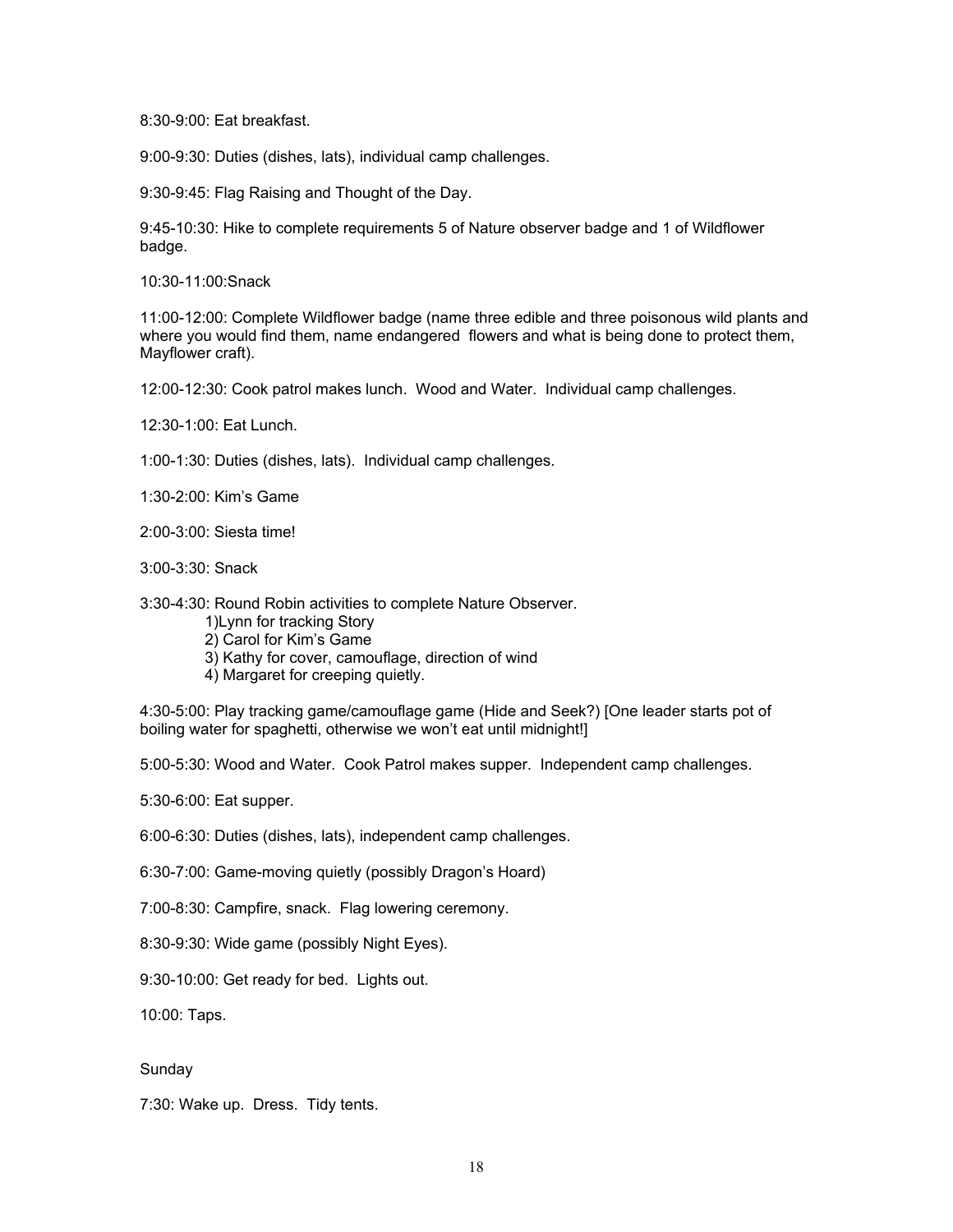8:00-8:30: Wood and Water. Cook Patrol makes breakfast. Independent camp challenges.

8:30-9:00: Eat breakfast.

9:00-9:30: Duties (lats and dishes). Independent camp challenges.

9:30-10:30: Pack all belongings. Strike tents. Clean camp.

10:30-11:00: Snack.

11:00-12:00: Final camp clean-up. Guides Own. Go Well and Safely!

These are the camp challenges for the independent camp challenges part. Each one will have a camp hat craft as the reward for doing it, and if girls do the first five they wil earn the WAGGGS water badge. The Guides Own for this camp has not yet been put together. The girls will earn the Wildflower and Nature Observer badges as part of this camp.

#### WAGGGS Water Challenge!

1) Figure out what the main causes of water pollution are in your area (for example, farming chemicals, industry, sewage and so on). Tell a leader who is not busy. When you have finished this challenge, take a challenge token. Do all five WAGGGS challenges well and you will earn a badge!

#### WAGGGS Water Challenge!

2) Find out the source of water at camp. Is it purified in any way? Is it different from the city water supply? If it is, how? Tell a leader who is not too busy. When you have completed this challenge, take a challenge token. Do all five WAGGGS challenges and you will earn a badge!

## WAGGGS Water Challenge!

3) Suggest some ways to improve either the water quality or the water supply for the City of Halifax. Tell a leader who is not too busy to listen. When you have finished this challenge, take a challenge token. Do all five WAGGGS challenges well and earn a badge!

## WAGGGS Water Challenge!

4) Do you swim, or canoe, or go out in boats, or skate on a frozen lake? What effects can these activities have on the environment? Can they be harmful to the environment? What health and safety rules do you follow when you do these activities? Tell a leader who is not too busy all about it. Then take a challenge token. Do all five WAGGGS challenges and earn a badge!

## WAGGGS Water Challenge!

5) Name two or three plants or animals that live part or all of their lives by the water. Tell how their habitat is important to them (why do they need water? Do they need it to live in, to keep them wet, to feed them, do they breath under water?). Tell a leader who is not tearing her hair out all about it. Then take a challenge token. If you do all five of these WAGGGS challenges, you will earn a badge!

#### Nature Challenge!

Make Friends with a tree for the day. Visit it five times in the day, and be able to tell ten things about it (what kind of tree is it?).

#### Nature Challenge!

Find five wild flowers. Draw them and find out what they are (Margaret has a book about wild flowers).

Nature Challenge!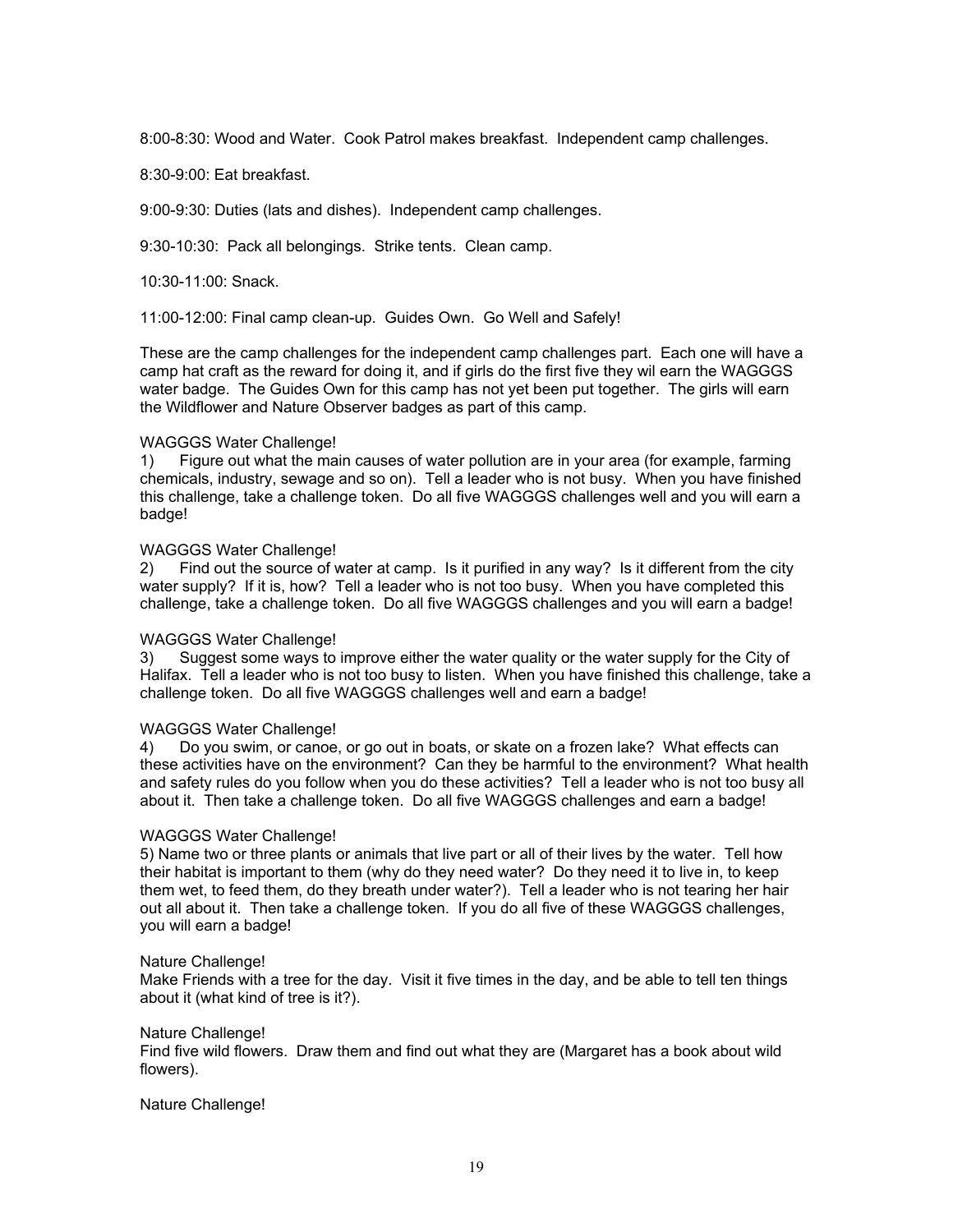Recognise at least three different types of clouds in the actual sky.

#### Nature Challenge!

Know what to do and what not to do outdoors during a thunderstorm. Tell someone else.

#### Nature Challenge!

Put the same amount of water in three different places outside. Which one evaporates first? Why?

#### Nature Challenge!

Be able to identify five trees, flowers, rocks, bushes or seeds which can be found around the campsite (five total, not five of each, but feel free to keep going if you want to!).

#### Nature Challenge!

Find at least five things a bird could use to make a nest.

## Nature Challenge!

Follow an insect for at least three minutes.

## Friendship!

Know the full names of everyone in your group and one special thing about each person.

## Friendship!

Choose a secret friend for the day. Do at least three nice things for them without them finding out!

#### Friendship!

Draw a picture of someone in the camp. Display it and see if people can guess who it is.

## Friendship!

Find out one special thing about each leader without actually asking them or someone else.

## Friendship!

Sit for a meal with someone you don't know very well. Get to know them.

## Campfire!

Write a poem about camp. Recite it a campfire. Let the campfire leader know you want to do this!

## Campfire!

Using a tune you know already, write a song about camp. Sing it at campfire (you could do this as a group). Make sure the campfire leader knows you want to do this

## Campfire!

Write a diary entry about your day at camp, or about something special that happened to you that day, or something funny, or….use your imagination! Read it at campfire (let the campfire leader know about this ahead of time).

## Silly but Fun!

Wear a badge that says "Most Polite Person in the World" for at least an hour. Show how you won the award by being super polite!

#### Silly but Fun!

Eat a meal using chopsticks you made yourself.

## Silly but Fun!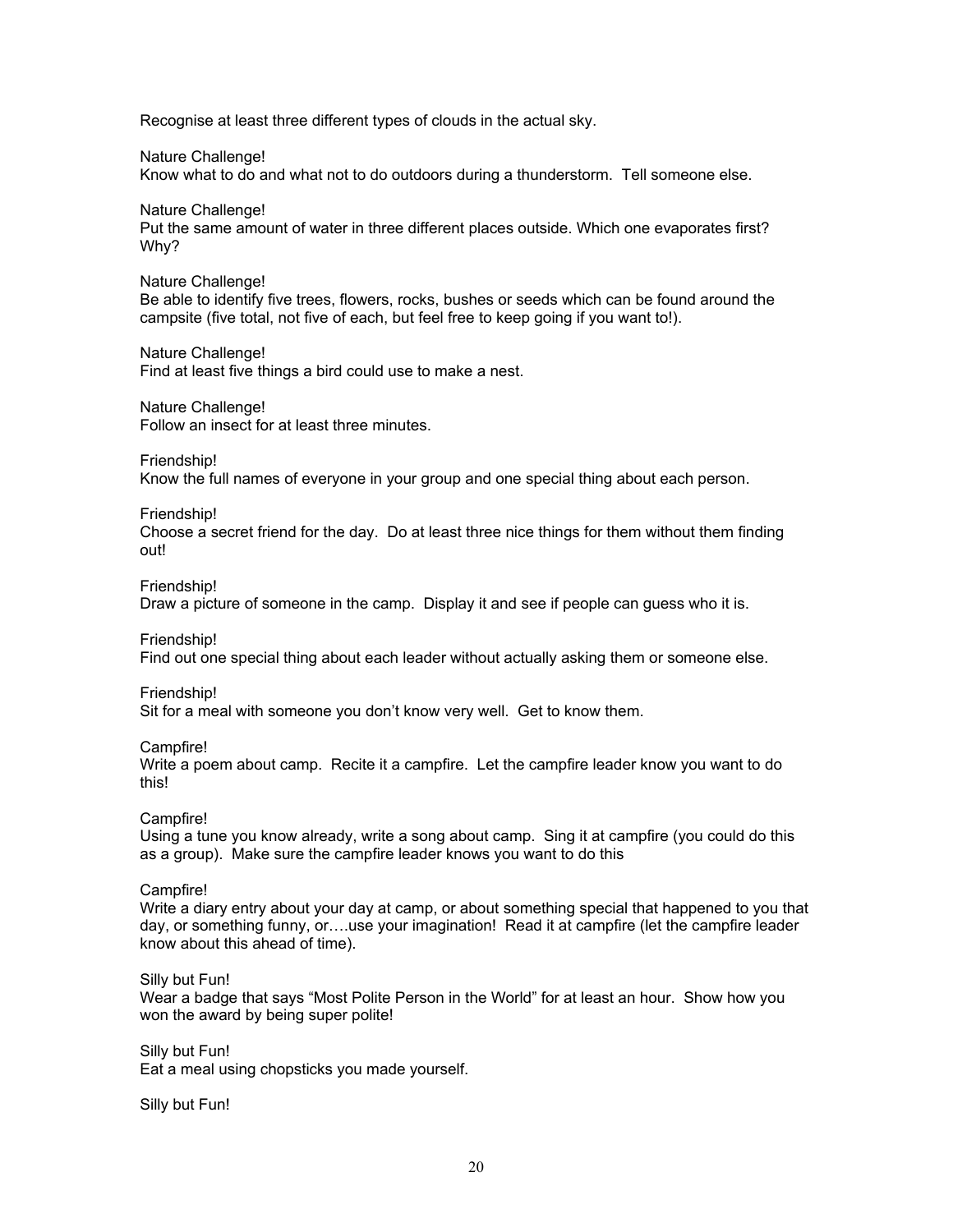Eat a meal using the wrong hand to hold your fork.

Communication

Use semaphore or some sort of code to send a message to a friend.

Communication

Eat an entire meal communicating only in sign language and mime!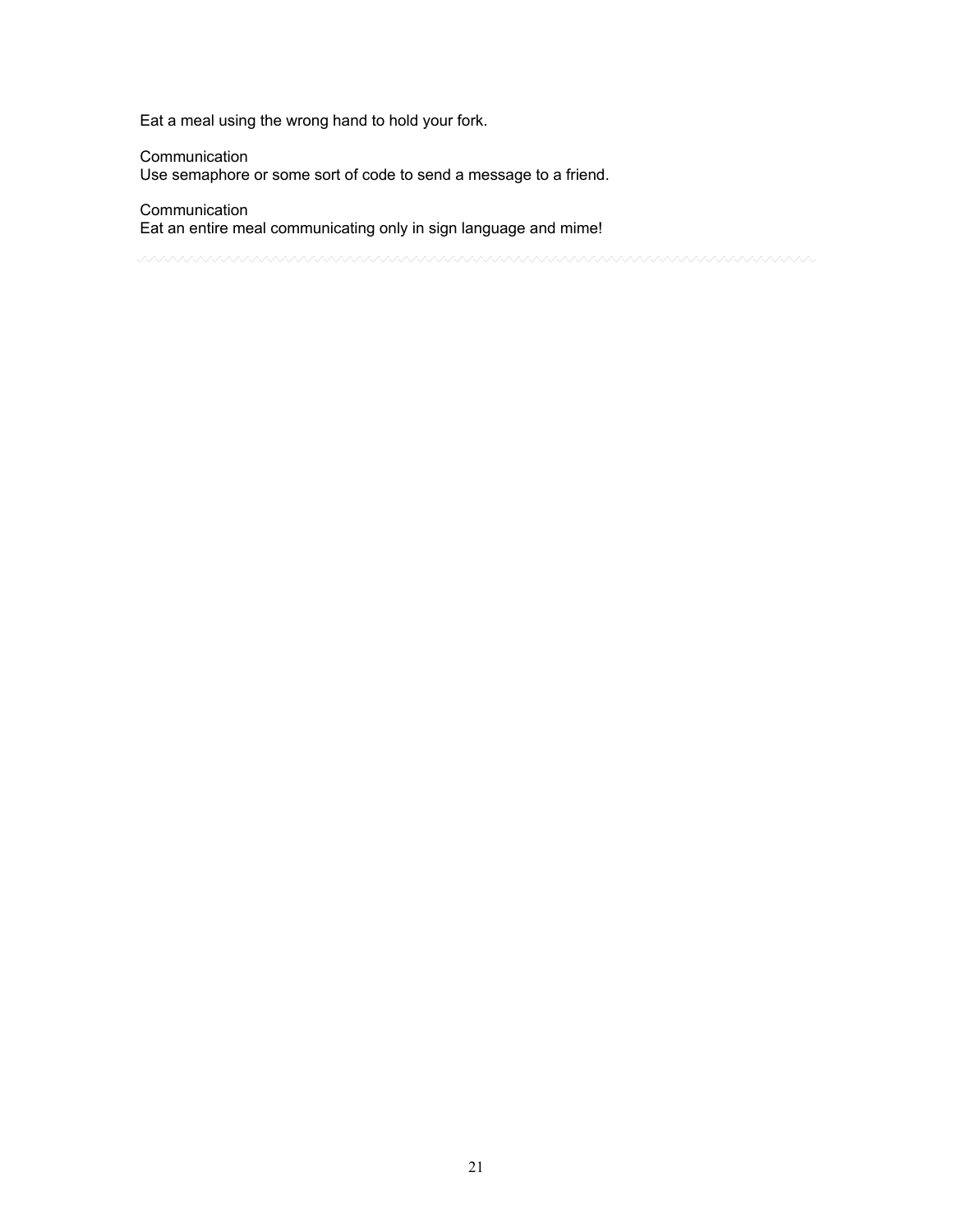#### **Jungle Safari Theme**

Received from: Annette netzer29@HOTMAIL.COM, Ottawa, ON

My daughter had a Jungle Safari theme for her birthday this year. She is younger than Guides, but it could work for them too.

We played "Tree, Log, Bridge" which they loved. We play it with our Guides too and they love it as well. This is a relay race. The first person takes about 3 large steps forward; spreads her arms out like a "t". She is the tree. The next person runs around the tree; takes 3 large steps forward and then lays down. She is the log. The next girl runs around the tree, jumps over the log; takes 3 large steps forward and arches to become a bridge. Then they start over again until they all cross the finishing line.

I bought cheap material from Walmart that looked like zebra stripes and leopard spots. I made them headbands (or belt ties would work) which they loved (It also helped to separate them into teams.)

We divided the kids into 4 different animals (e.g. elephant, monkey, lion, and tiger). They were then blindfolded and had to make the sound of the animals and try to get themselves in the right group. This was fun, but we had to watch them closing so nobody bonked heads!

To calm them down after this, we did the "Rain". Sitting in a circle, with eyes closed, the first person quietly rubs her hands together. The next person follows the actions and so on. When it gets back to the first person again, she snaps her finger; then slaps her tighs; then stomps her feet; each action gets a little faster and louder. Then reverse the actions. Sounds really neat.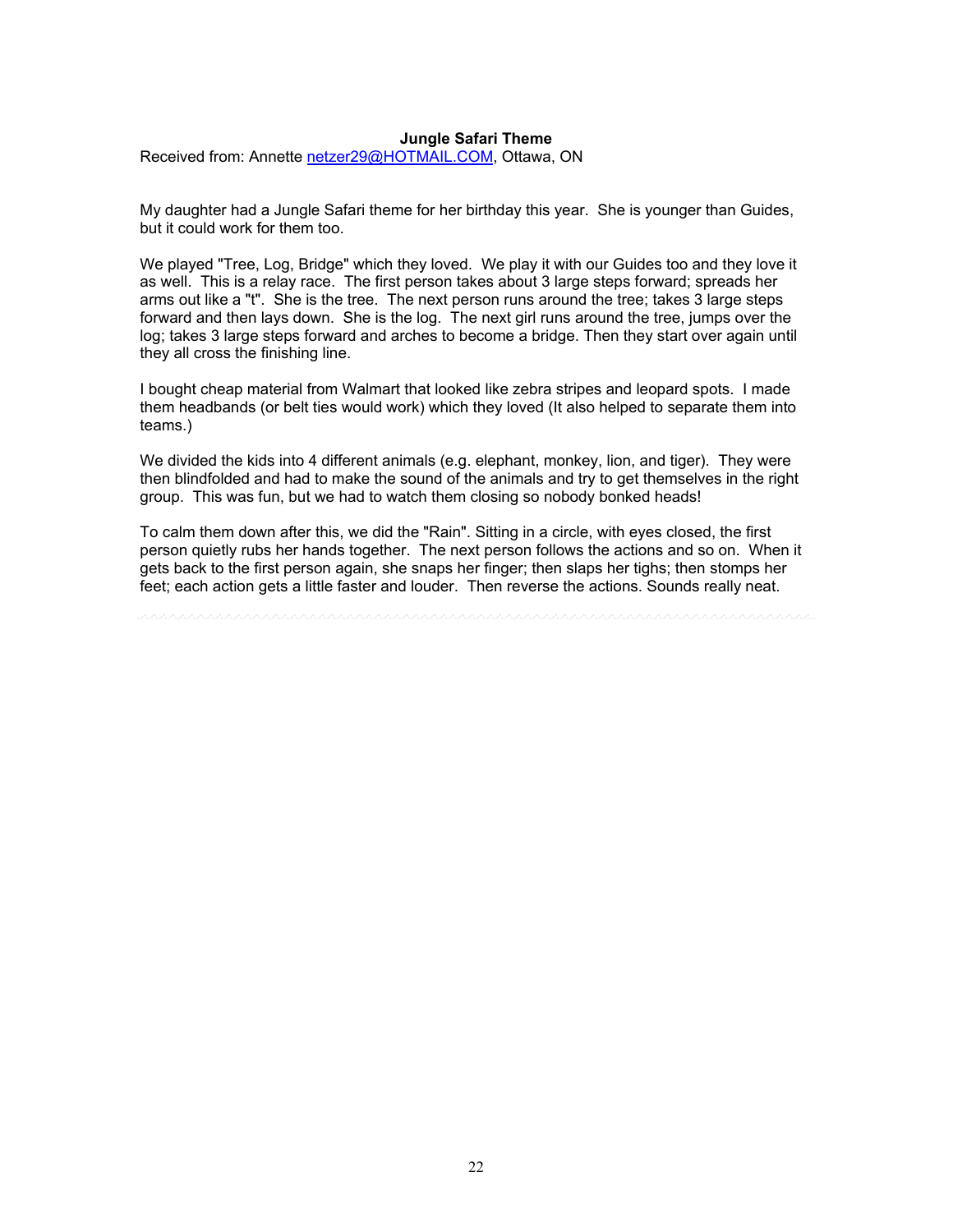## **Heritage Camp Ideas**

From Helen Archibald, Pointe Claire, Quebec

Ice Cream in a Tin Can

Note: Do not dispose of salty melted water on ground where plants grow - it is very toxic to plants. The parking lot makes a good place to dispose of it.

Materials required: Large coffee can with plastic lid; Small coffee can with plastic lid duct tape; ice; pickling salt, road salt, or coarse salt

For 1 pint of ice cream: 4 Girl Guide cookies ¾ cup milk ¾ cup heavy cream 1/3 cup superfine sugar 1 teaspoon vanilla

Chop the cookies into small pieces. Combine milk & cream with sugar. Shake in can 2 minutes until sugar dissolves. Stir vanilla and crushed cookies into can. Seal top VERY tightly with duct tape. (you don't want salty water in there!) Place small can in large one. Fill surrounding space with ice and salt. Tape lid firmly in place to make waterproof seal. Roll the can from one person to another for about 10 minutes. Open large can, replace melted water with more ice & add more salt.

Roll another 10 minutes.

Ice cream should be finished. It will melt very quickly because there are no additives.

Molasses Taffy:

3 Tablespoons butter 2/3 cup white sugar 2 cups molasses Saucepan Waxed paper **Scissors Platter** 

Melt the butter in the saucepan. Tip the pan to grease the sides. Add molasses & sugar. Stir until the sugar is well dissolved. Bring to a boil stirring all the while. Cook until candy tests "hard ball" (a bit dropped into cold water becomes brittle). Pour onto well-greased platter to cool until you can handle it. Grease hands, & pull taffy from hand to hand until it becomes firm & turns golden. Draw out to a smooth band or twist into a rope. Cut into small pieces & wrap in waxed paper.

French Bread

- 1 package yeast (or 1 Tablespoon) 1 1/4 cups boiling water 1 Tablespoon sugar & 1 teaspoon sugar
- 2 teaspoons salt
- 
- 2 teaspoons ginger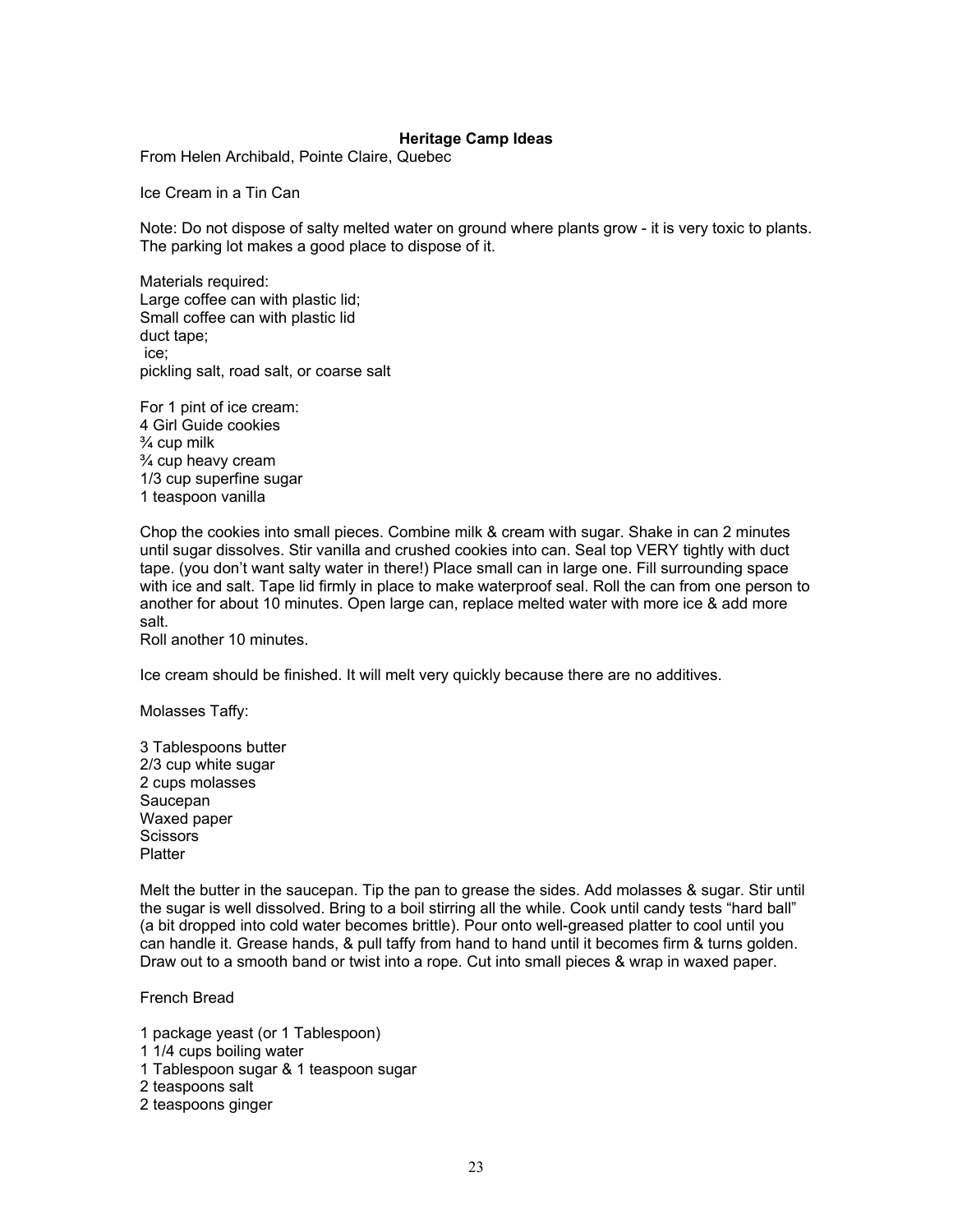1 Tablespoon shortening 4 ½ cups flour bowl plastic for kneading measuring cup

combine:

1 1/4 cups boiling water 1 Tablespoon sugar 2 teaspoons salt 2 teaspoons ginger 1 Tablespoon shortening stir until shortening melts. Cool to lukewarm.

Meanwhile: Dissolve 1 teaspoon sugar in 1/4 cup of warm water Sprinkle with yeast. Let stand for 10 minutes. In bowl, combine yeast mixture & warm water mixture. Add 2 cups flour, stirring vigorously. Gradually add 2 to 2 ½ more cups flour. Work in with hands. Divide into a piece for each person & knead for 8 to 10 minutes. Cover & let rise until double (1 to 1 ½ hours) Punch down, & shape into small loaves. Let rise again (1 hour) Bake at 425 deg. F until golden (about 20 minutes). (If it is 3 large loaves bake 25 minutes).

Butter:

Small bottle; marble; Whipping cream; salt, if desired Fill the bottle about half way with cream. Add a clean marble.Close lid securely. Shake until cream separates into butter & buttermilk.

Buttermilk Paint:

Buttermilk; Blueberries; Water; Saucepan; Sieve

Boil the blueberries in water until you have mush & dark blue liquid. Strain out the blueberries, add some blue liquid to the buttermilk until you have the desired colour.

Soap

Materials: 1 can lye 2 Kg lard or shortening or other fat  $(4 \frac{1}{2} \text{ lb})$ 1.4 L water  $(2 \frac{1}{2})$  pints) Rubber gloves Heatproof container, not aluminum wooden spoon large saucepan petroleum jelly pan with sides at least 2.5 cm (1 inch) high

Slowly add lye to cold water in heatproof container (not aluminum). Stir until lye completely dissolves. Cool to lukewarm

Melt lard in large pot over medium heat until it becomes a clear liquid. Remove from heat & cool until it fat offers resistance to a wooden spoon. Stir occasionally. Liberally grease pan with petroleum jelly

Carefully pour the lye into the fat in SLOW steady stream with slow, even stirring. Continue to stir slowly until consistency is like honey (about 10-20 minutes). Pour into pan. After 2 hours cut into squares After 24 hours, remove from pan & stack to dry. (2-3 weeks)\* Wrap in paper.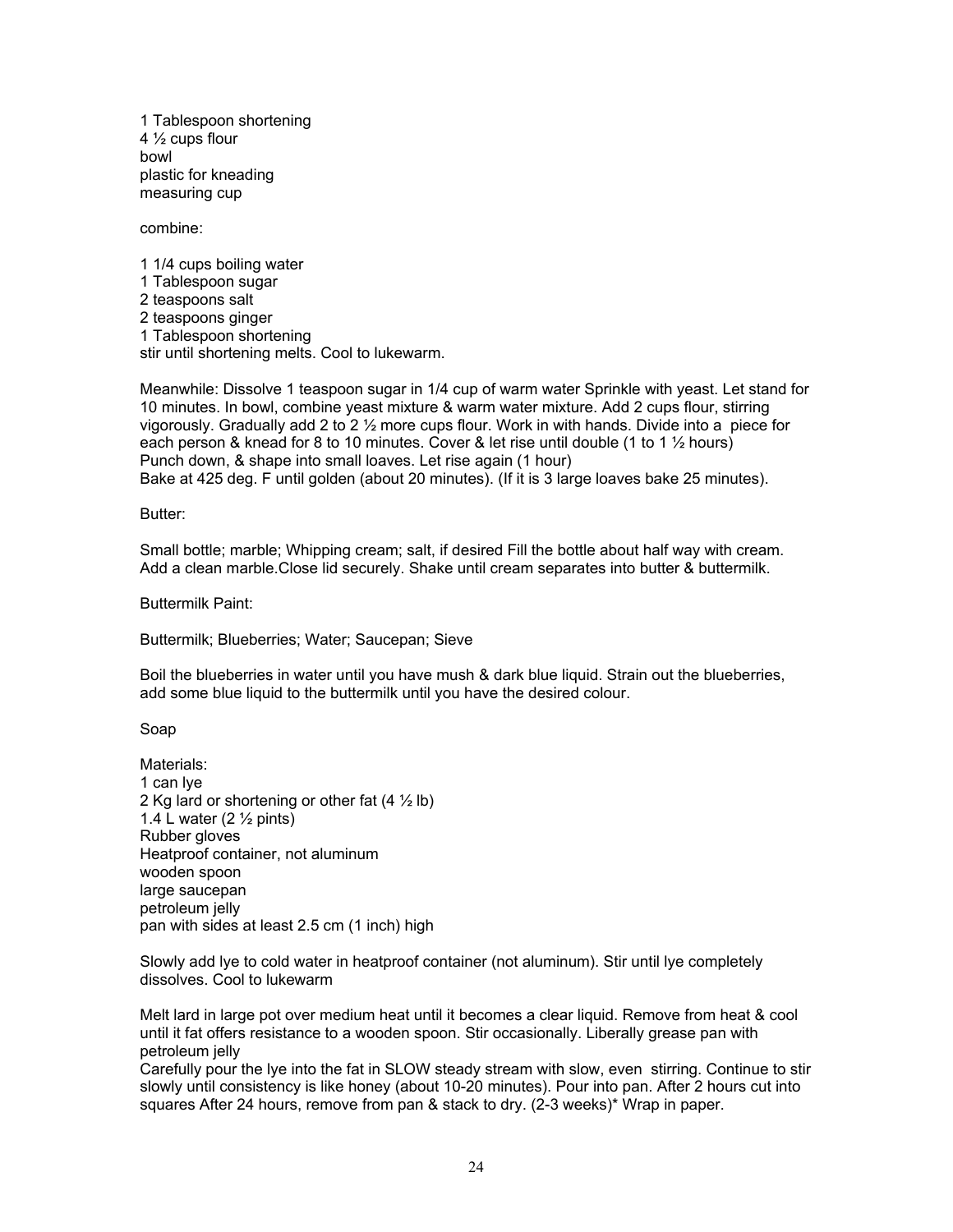\* for Y2K camp, you will have to wrap it, take it home , unwrap it & let it dry further.

#### Dipped Candles:

Caution: remember that parowax is VERY flammable. Keep away from heat source. Be sure to use double boiler or other control system to avoid overheating wax.

Parafin wax; small tin can, deep as candle will be; candle wick; small stick; electric fry pan; water

Fill electric fry pan with water and heat till water boils. Tie a piece of candle wick 10 - 12 inches (30 cm) to a small stick. Break the parowax into pieces small enough to fit in can. Melt wax carefully, adding wax till can is full. Dip the wick into wax. Lift it out. Let it drip over the tin until dripping stops. When wax is firm dip the candle again. Repeat the process until the candle is as thick as you would like. To make a well-shaped candle smooth & straighten the candle between dippings with your hand - when it is cool enough to touch.

You can use old candles to melt down. You can also add colour by using old candles or old crayons. You only need the colours in the outside layers.

Corn Husk Dolls:

corn husks string, yarn or thread scissors permanent marker for face if desired dried corn silk or yarn for hair

Soak the husks if necessary to make them flexible. Lay 4 -6 husks on top of each other. Fold down enough to make head & body. (If the husks are long enough, fold in half). Use string or yarn to wrap around for neck. Roll one husk into a cylinder to make arms. Insert through body below head. Tie string around the arms near ends to make hands. (You may need to trim). Tie another string around body below arms to make waist. If you want the doll to have pants, cut up the middle of the lower part. tie string around each leg near bottom for ankles & feet If you want a face, draw it on with a permanent marker Add hair by gluing on corn silk or yarn. Hang to dry.

Button spinner (whirligig):

large button with 2 or 4 holes (not a shank) piece of string about 1 meter long (36 inches)

Tread the string through one button hole, and back through the other. Tie the ends of the string securely

Pull the string loop so button is in middle. Hold the ends of the loops of string. Spin the button round & round to twist up the string. When the string is tightly twisted, pull the ends of the string apart. The button will spin so much it rewinds in the opposite direction. If you pull with an even rhythm, you can keep it spinning.

Thaumatrope:

see Canadian Guider Magazine, Vol. 70, No. 2, spring 2000 page 23.

Pinwheel: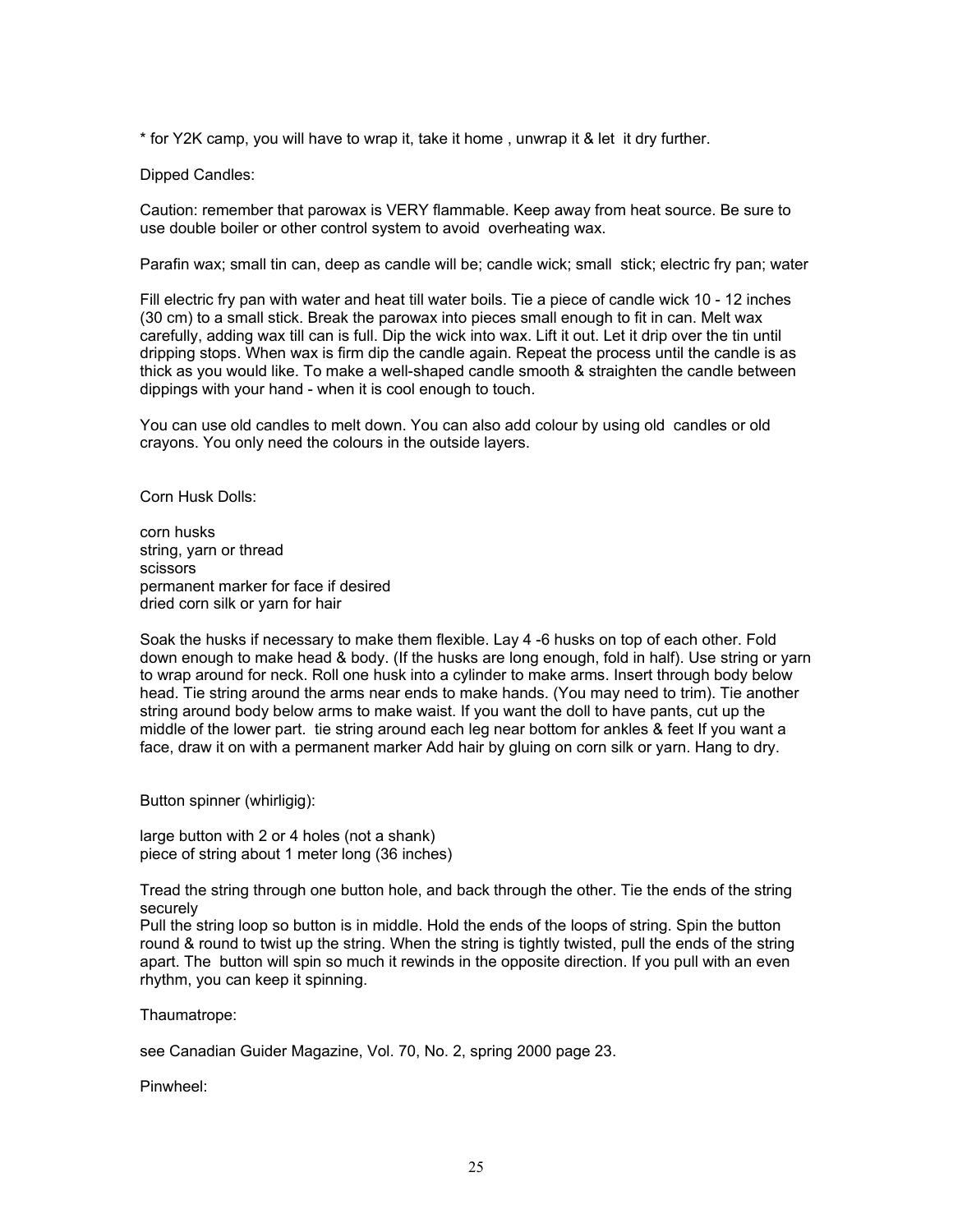sheet of paper; ruler; straw; straight pin; scissors; crayons or markers to decorate

Cut piece of paper 10 cm (4 inches) square. Draw two lines like an X connecting opposite corners. Number corners 1-4. Colour sections different colours, if you wish. Cut halfway to centre on each line. Take point 1 & bring it to center. Bring point 2 in & place on top of point 1. Then bring in Points 3 & 4. Push a pin through all four points and into the straw. Bend end of pin so you won't get hurt. Blow gently on pinwheel or hold it in the wind. In place of straw you can use a pencil with an eraser.

#### Cat's Cradle:

Cut a piece of string about 1 meter (3 feet) long. Knot the ends together. Play cat's cradle with string.

Team Cat's Cradle:

Using a very large rope which is tied into a circle, and using people for your fingers, try to do a cat's cradle.

Hint: Have two people actually doing it on the fingers & a thrid person directing the people how to do it.

Plains Indian Stone Game:

About 12 flatish stones. paint basket 2 teams of 1- X people

Take about 12 flat stones. Paint spots on one side of each. Put them in a bowl or basket and shake the basket so the stones lift up in the air. When they land in the basket, score a point for every one which lands spot side up. Claudia Lister & Canadian Guider magazine

Flapjack Flipping Race:

two well-cooked (firm) pancakes four frying pans two teams of at least 3 people each

Teams face each other across the room.

```
: 
: 
:e 
:p 
facing: 
:p 
:e 
:
```
:

Give a frying pan and a pancake to the first girl (:p) on each team, and an empty frying pan to the girls second in line (:e). :p runs across the room, flipping her pancake while she runs, and then when she reaches the opposite of the room, she flips her pancake into their empty frying pan and hands her now empty frying pan to the next girl in line, then takes a place at the rear of the line.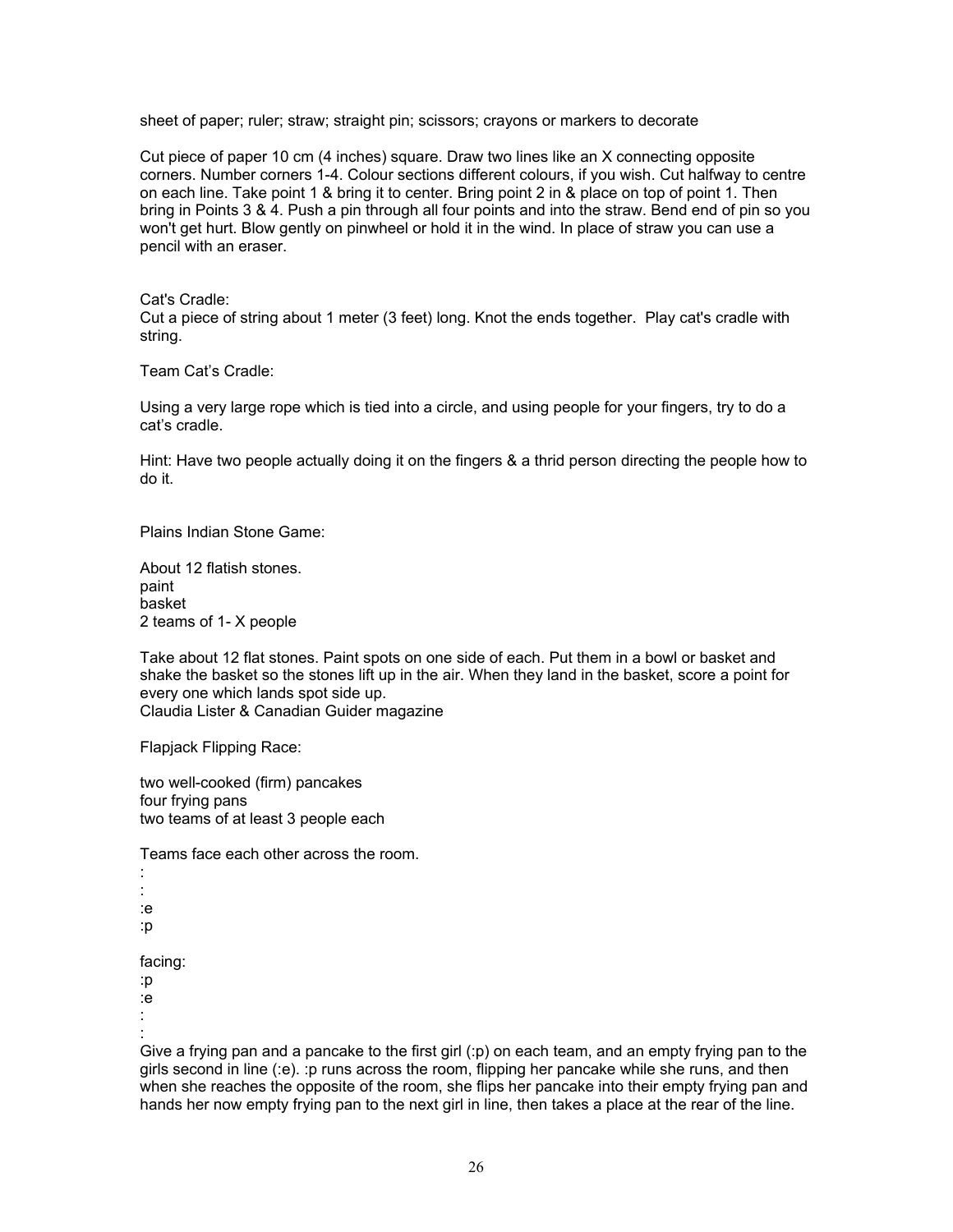The girl who NOW has the pancake runs back across the room, flipping it in the air as she goes. If she drops it, she has to start over. When she gets across the room, there should be a girl with an empty frying pan waiting and so on.

The pancakes HAVE to be tough or they'll disintegrate. Claudia Lister

Cardboard Looms: card board about 4 inches by 4 inches (10 cm x 10 cm). Yarn darning needle

Vinegar Candy:

2 cups white sugar  $\frac{1}{2}$  cup vinegar 2 Tablespoons butter

Melt the butter in a saucepan & tip the pan to grease the sides. Add the sugar & vinegar & stir until sugar is dissolved. Cook slowly to hard ball stage. (265 deg. F.) Pour on buttered pan to cool. Pull & cut as for Molasses candy.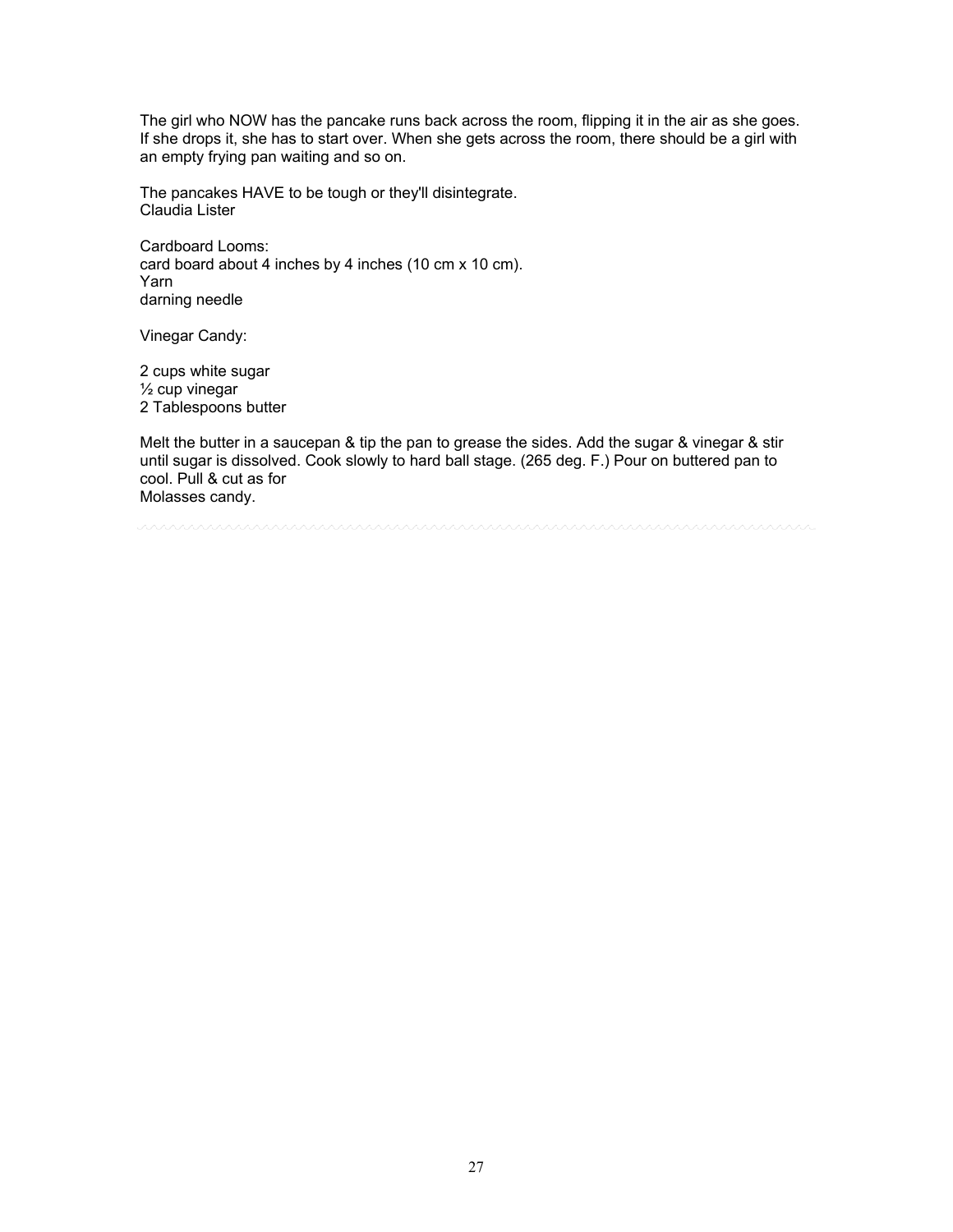#### **Science Camp**

From: Michele Challis (702546@ICAN.NET), White Oaks Area, Mississauga,Ontario,Canada

Have a great week eveyone one, I'm on no mail this coming week. I'm off to composite summer camp at Camp Wyoka to do my "Mad Mad Science" week. We are starting the week looking at Aviation, kite making stuff, archery, studying how arrows fly Tuesday is Engineering Science, making gadgets and shelters. I am hoping our camp director Becky Vincent will help out there.

Wednesday is Weather Day ( but we will be checking out weather stations all week) Thanks to Dorothy Crocker's ideas in the Let Try It books. I have my Beaufort Wind Scales all typed up.

Thursday Chemistry, making goop, facial cream, lip gloss, and some crazy cooking. I will be putting that box oven to good use now that I know how to use it. (Thanks Susan and Julie)

Friday is Biology day with insect study Thru the whole week we have small experiments that the kids can do on their own with Magnetism, Electricity, kitchen

I returned from week long summer camp at Camp Wyoka yesterday. Our Science camp was a hit with the campers, but not necessarily because of the the science experiments, which for the most part went wrong. The combination of good weather, great food and a great group of kids would have made a success out of any week. We didnt get any wind to fly our kites, our baked alaska didnt pan out, the experiments with baking soda and vinegar, fizzled.... however the paper making was a big hit, as was the chemistry fun with mixing facials, and lip gloss and tatoo paint (washable - but took FOREVER to dry) We had a great sky every night but the last for star viewing. We had a engineering contest as to which group could build the tallest structure with just wood and string. They were very ingenious. And when one group realized that they couldnt top the tall ones they improvised the rules and went for the most useful gadget instead or the smallest. It was super fun. They did learn that the tripod shape is the best. The tallest one was over 18 ft tall. Our common area looked like a dinosaur skeleton display with tripods made of tree limbs resembling legs and claws. So much so that we had to move them from the pathway to the washroom as they were scaring kids at night.

Becky Vincent is the camp director joined Friday night to do a bug study with the kids, which they initially were reluctant to do, but Becky got them going and they had a great time and learned some stuff too!

From: "S. Nickerson" <s.nick@SYMPATICO.CA>

Pringles' Constellation Peephole

Materials- Pringles' Potato Chip Can (large or small); black construction paper; stick-on or glueon stars, etc. for decoration; glue, scissors, hammer, 2 inch regular nail, or ice pick, straight pin; copy of constellation(s) on circle the size of the plastic top.

Eat or save chips. Punch hole with nail/pick in centre of can bottom. Cut discs of construction paper - one per constellation. Use pin to create holes for the constellations stars in the disc. Cover outside of can with construction paper and decorate. Put one constellation disk inside translucent lid. Place on can. Hold can up to light and peep through peephole and see the constellations.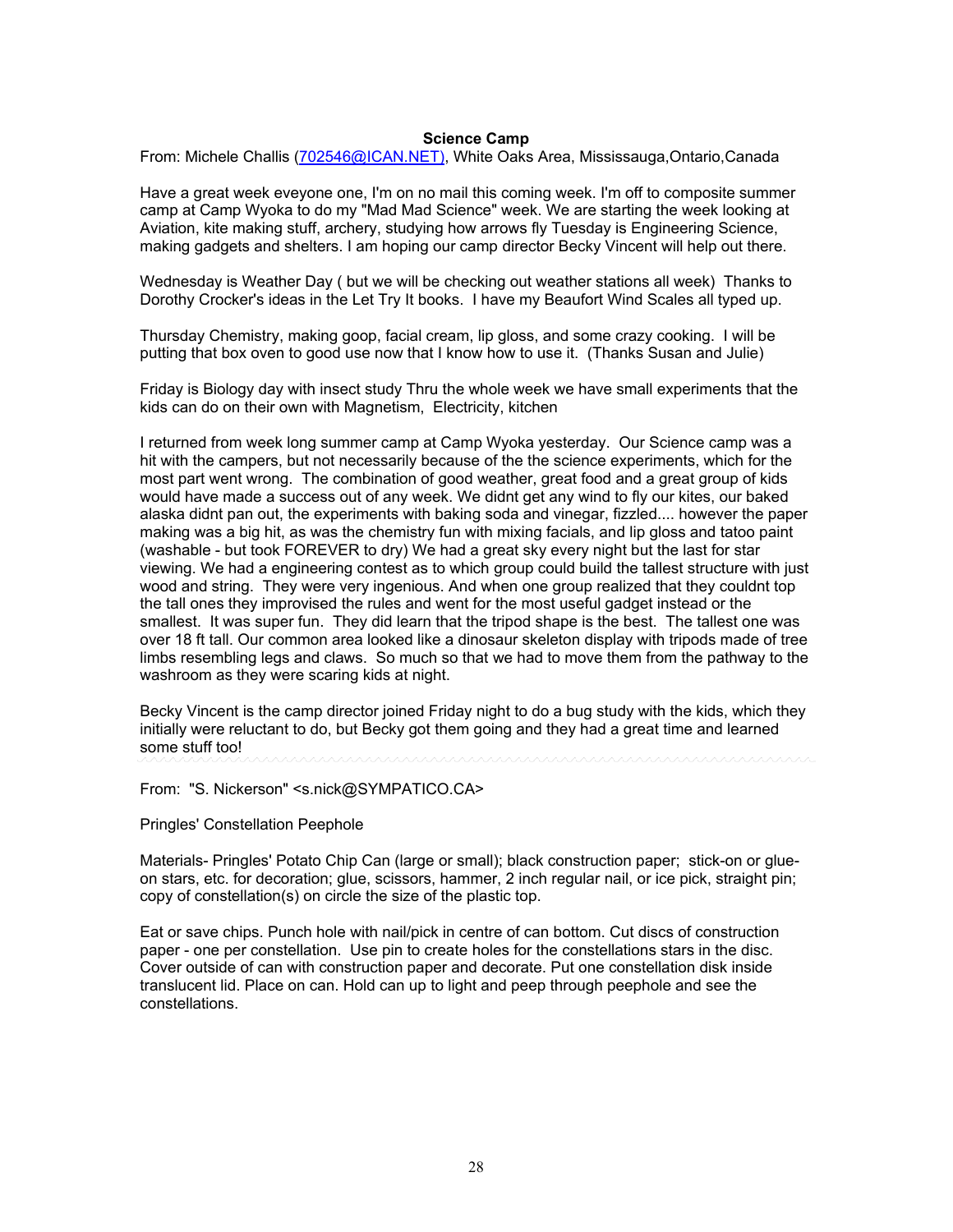## **Murder mystery in Sherwood Forest**

From: Joanne Senetza <JSenetza@HOME.COM> , Surrey, BC

The credit for creating the mystery must go to my co-Guider, Sue Valcourt. She is extremely talented in coming up with these things. It sounds a bit confusing, but it really worked quite well.

In this case... the murder victim was the minstrel, Allan-a-dale. Sue took the role of the "ghost" of Allan-a-dale, so she could oversee without being directly involved. Each of the other three Leaders were given roles to play and "scripts" that we could improvise from. For instance, I was the Sheriff of Nottingham. My "script" included the following information: I was trained to use all the weapons available and had a special ability with the crossbow. On the night of the murder, my alibi was that I was home in bed (alone). And I, of course, had no use for the victim who spread malicious lies about me.

Another Guider was Friar Tuck, who said she was alone in the chapel, praying, at the time of the murder.

12 picture cards were made up for each patrol: 4 murderers (including Allan-a-dale, in which case it could have been an accidental death), 4 weapons, and 4 locations where the body might be hidden. Each patrol had a different coloured set. 3 cards from each set were pulled at the outset (the murderer, the weapon, the location). The remaining cards were given to the Leaders to hand out to each patrol at the appropriate time.

10 clues were written (one was a red herring, since there were only 9 cards to hand out to each patrol). Each clue included a fact, a rhyme which gave a suspect's name, and a keyword. Clues were hidden over the course of the weekend, with never more than 3 out at any one time.

Hints for the location of a clue were provided in puzzles, riddles and rhymes. For instance, in the bathroom was a note written in reverse (which you could read by holding it up to the mirror) which said:

 Who killed Allan? I wonder too By some water there is a clue.

The clue referred to was hidden near the sink outside the shelter. Once found, a clue had to be read and then left for others to find. The girl finding the clue had to then gather her patrol and go to question the suspect mentioned in that clue. They had to provide the keyword to the suspect (Leader), who would in return ask them a question about the fact given in the clue. If they answered correctly, they would receive a card showing either a weapon, suspect or location. Once they had collected all nine available cards, they could, by process of elimination, solve the mystery.

They also received an arrow (sandwich toothpick) for their quivers for each correct answer given. [Unfortunately, the arrows did not stay in the quivers very well, so we were often picking up stray toothpicks around the site.]

The riddles and puzzles given to find the clues required the girls to use some knowledge or skill, i.e. take 40 paces north from the flagpole, or find a birch tree with 4 trunks, etc.. The clues themselves required the girls to absorb some knowledge (the facts given) i.e. a knot used to tie a bedroll, weather proverbs. They also had to work together, since no one was able to get a card without the rest of her patrol, and no patrol was allowed to look for clues or question suspects until their duties were done. (I've never seen girls more anxious to get all their dishes washed!

This was a lot of work and I know Sue spent hours preparing clues and hints, but the girls really had a lot of fun!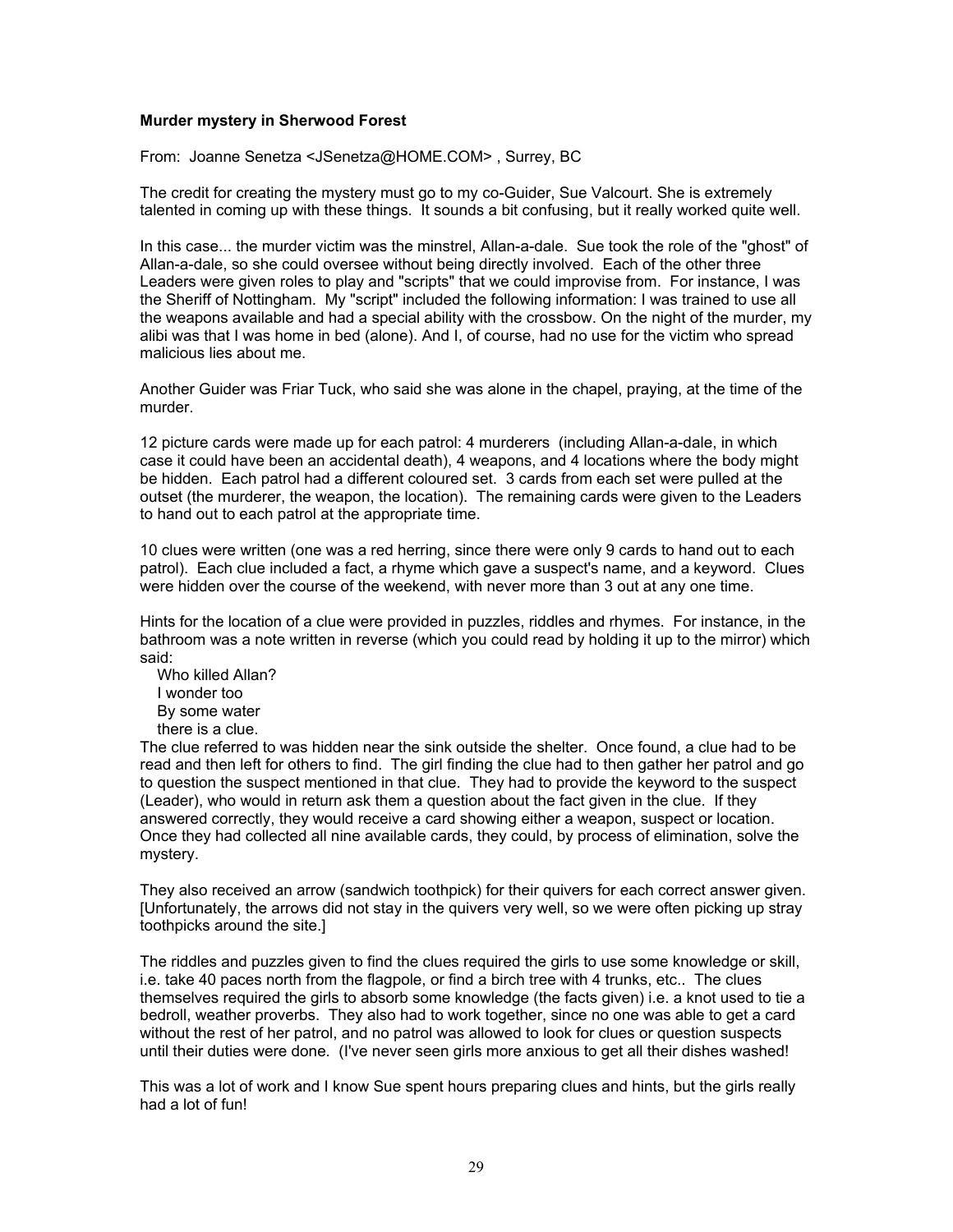I hope I've explained this clearly enough. If you have further questions, perhaps you should email me directly so as not to clog the list further.

#### \*\*\*\*\*\*\*\*\*\*\*\*\*\*\*\*\*\*\*\*\*\*\*\*\*\*\*\*\*\*\*\*\*\*\*\*\*\*\*

A Murder Mystery in Sherwood Forest **Camp Report** 

This was one of the best camps we've ever done, if I do say so myself. In spite of all my stressing out over which girl to put in which tent and who was in which duty patrol, the girls all got along really well (for the most part). 18 (of a possible 19) girls participated, along with all four Unit Guiders.

Almost everyone arrived on time on Friday evening and got their gear stowed in the platform tents in record time. The rules of the camp were reviewed and the method for solving the mystery was explained. We did the murder mystery somewhat like a game of Clue, in that we had cards made up for each patrol with weapons, suspects, and locations. One of the parents selected the three cards which would be the solution to the mystery. The girls had to work together in their patrols to find hidden clues, question the suspects (the Leaders), solve puzzles and earn the cards which would, by process of elimination, tell them who had done it, with which weapon and where the body was hidden. Clues were distributed over the course of the weekend so that they had to wait until Sunday morning for the last of them. Then they were asked to put on skits to show what they thought had taken place.

All the patrols did their duties without complaint, and really enjoyed cooking their own lunch on Saturday (sloppy joes). We made pineapple upside down cakes in tuna cans (which don't work very well without the pineapple, by the way) and baked them in a foil reflector oven over the fire. We had a monks' meal on Saturday night... the girls caught on fairly quickly and only a few actually ended up without any utensils, but giggling continued throughout the meal.

Although it rained quite heavily on Friday night, all the girls and their gear remained dry and the sun broke through by noon on Saturday. There were still some scattered showers until late Saturday night. Unfortunately, we did not have an outdoor campfire either evening due to the rain, but the girls enjoyed a sing-along in the shelter both nights. Saturday night was clear but cold. Some of our newer campers learned that we really mean it when we say bring a toque and mittens to Spring Camp.

The girls really enjoyed the nature hike Saturday morning, when we worked on our Forestry badge and learned how to identify some trees. Info cards (with info from Dorothy's Let's Try It series) were posted around the site, so the girls could learn more. They also needed to use that information to find some of their mystery clues.

We did crafts - a bow & quiver hat craft and tussie mussies, and made a simple camp gadget - a fuzz stick. The girls really seemed to enjoy learning to use their pocket knives properly and were whittling away at every available opportunity. Our First Aider was relieved that they only incurred two minor cuts in the process.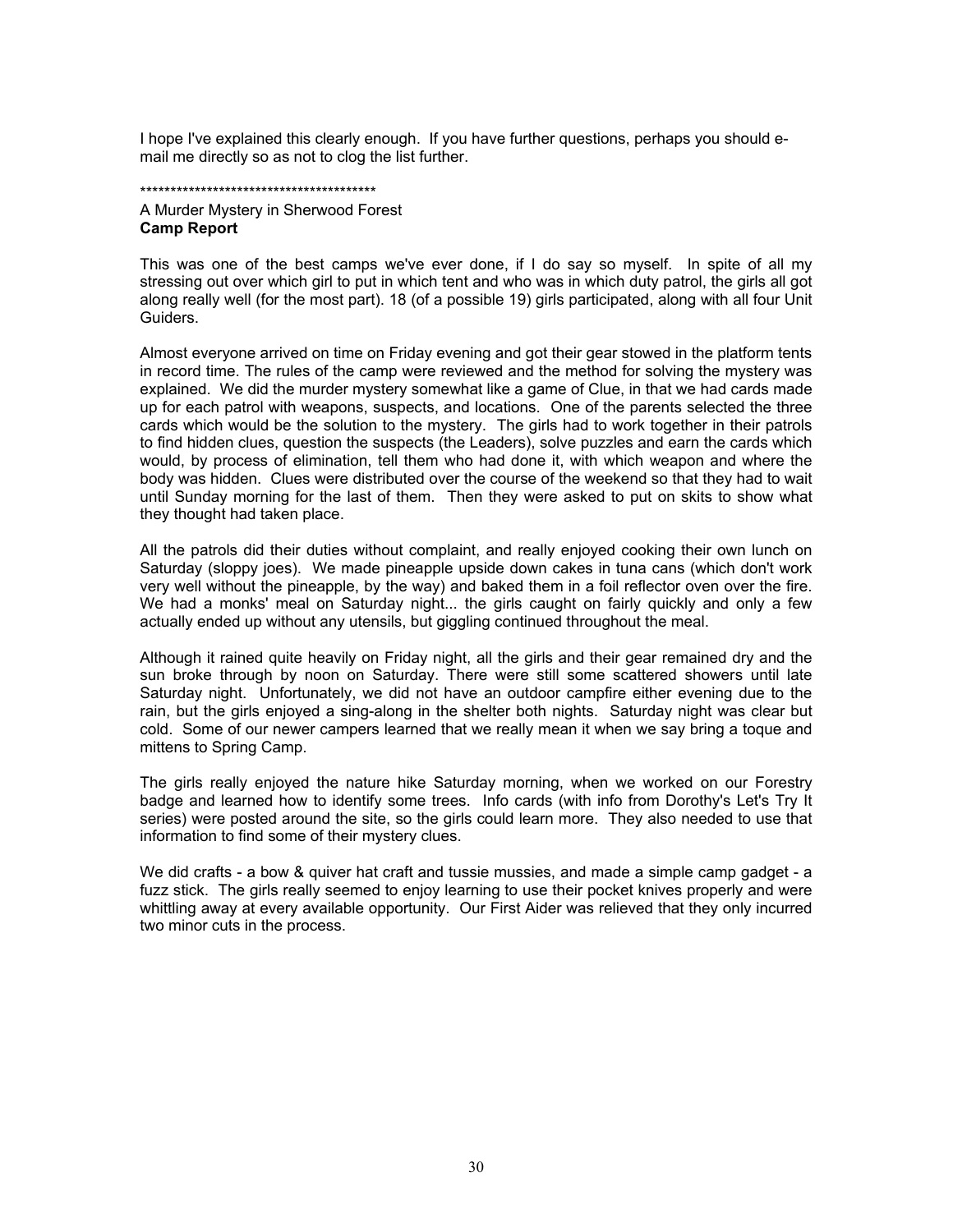## **The Bare Necessities**

From: Kathy Brown <kathy.brown@ns.sympatico.ca

Here is an overview of what we have planned for this weekend. This is a Guider weekend, no girls. We have mostly Spark and Brownie Guiders attending.

Friday is no set activities.

Saturday:

- 8:45 Registration
- 9:00 Rules & Regulations (just like at camp)
- 9:15 Colours (flag folding, raising, making your own flag pole)
- 10:15 Break
- 10:30 People Savers (Red Cross)
- 11:30 Duties
- 12:00 Lunch
- 1:00 Games
- 1:30 Hug-A-Tree Program Intro
- 2:00 Developing a theme
- 3:00 Break
- 3:15 Budgets (financial statements for camp)
- 4:00 Dealing with Homesickness
- 4:30 Scavenger Hunt
- 5:00 Supper
- 6:30 Hat Crafts, social time
- 7:30 Campfire

Sunday:

- 9:30 True Colors
- 11:30 Reflections
- 12:00 Lunch, clena up, depart

A few of the crafts we are doing are: Toilet paper roll, frying pans, bottle (toilet) brush, fly swatter, bed roll, pipe cleaner bear (using 1 pipecleaner)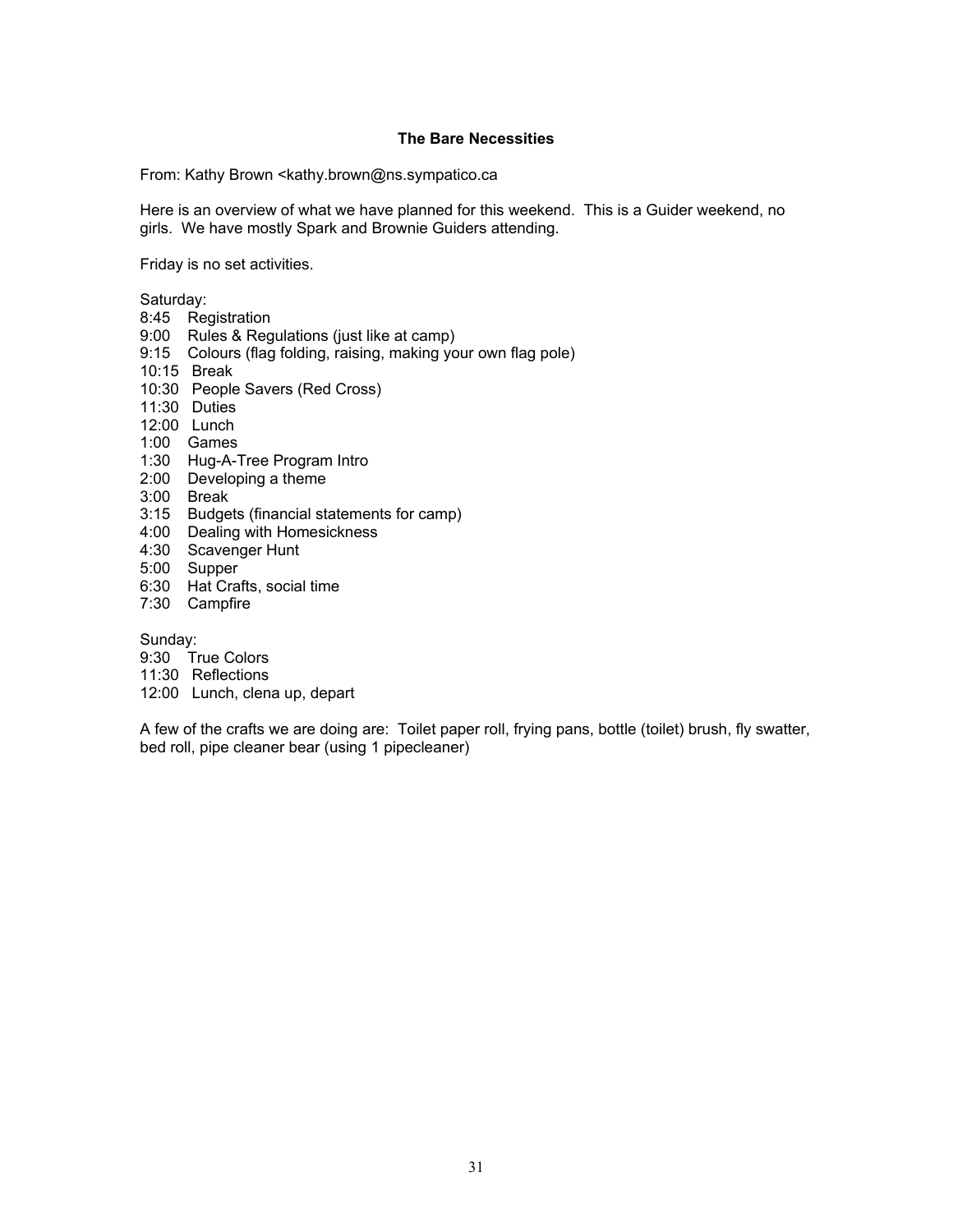#### **Survivor Camp**

From: Gayle Boyd aagrboyd@TELUSPLANET.NET Edmonton, Alberta We had an awesome "survivor" camp two weekends ago.

RE: voting people off - I made up injury cards, when we had a team challenge each member of the losing team had to draw a chip from a black bag, the one with the odd coloured chip had to receive an "injury". Other members of their team performed appropriate first aid for their injury and they went through the rest of the weekend with it. splint, slings, whatever). The un-injured girls were actually hoping for injuries by the end of the weekend!

We set up an orienteering course that had various challenges (shelters, etc.) for them to follow. They also had to retrieve "lunch cards" on their way, each card got them an ingredient for lunch. Who could start a fire and cook lunch the fastest was another challenge. The girls were read a legend and then had to find masks hidden around the camp site with questions about the legend for them to answer. A "rules of the wilderness" trivia game was another challenge. Girls were lined up on a "board" and took one step forward for each right answer until one got to the end. (This challenge ended in a knot tie off between two girls who were tied). My husband and son brought in a safety harness and helped with our tree climbing challenge. A bell was hung high up in a tree and it was a timed race to see who could ring it the fastest. We also had a "know your tribal chiefs" challenge where the girls had to find out answers to questions about the guiders. (they had all weekend to work on this one).

The definite highlight was the "Survivor Supper" the Guiders prepared for them. Rat(meatloaf shaped like rats with black olive eyes and long licorice tails wrapped around them on the plate). Rice (of course) and jungle greens (salad with a generous sprinkling of plastic bugs). Desert was not a survivor food but it was a challenge to eat....kitty litter cake!

http://www.kidskuisine.com/asp/recipe.asp?recipe=104

We ended the weekend with a survivor enrollment.

It was a fantastic time, it is a fun way to cover a lot of B.P. emblem challenges.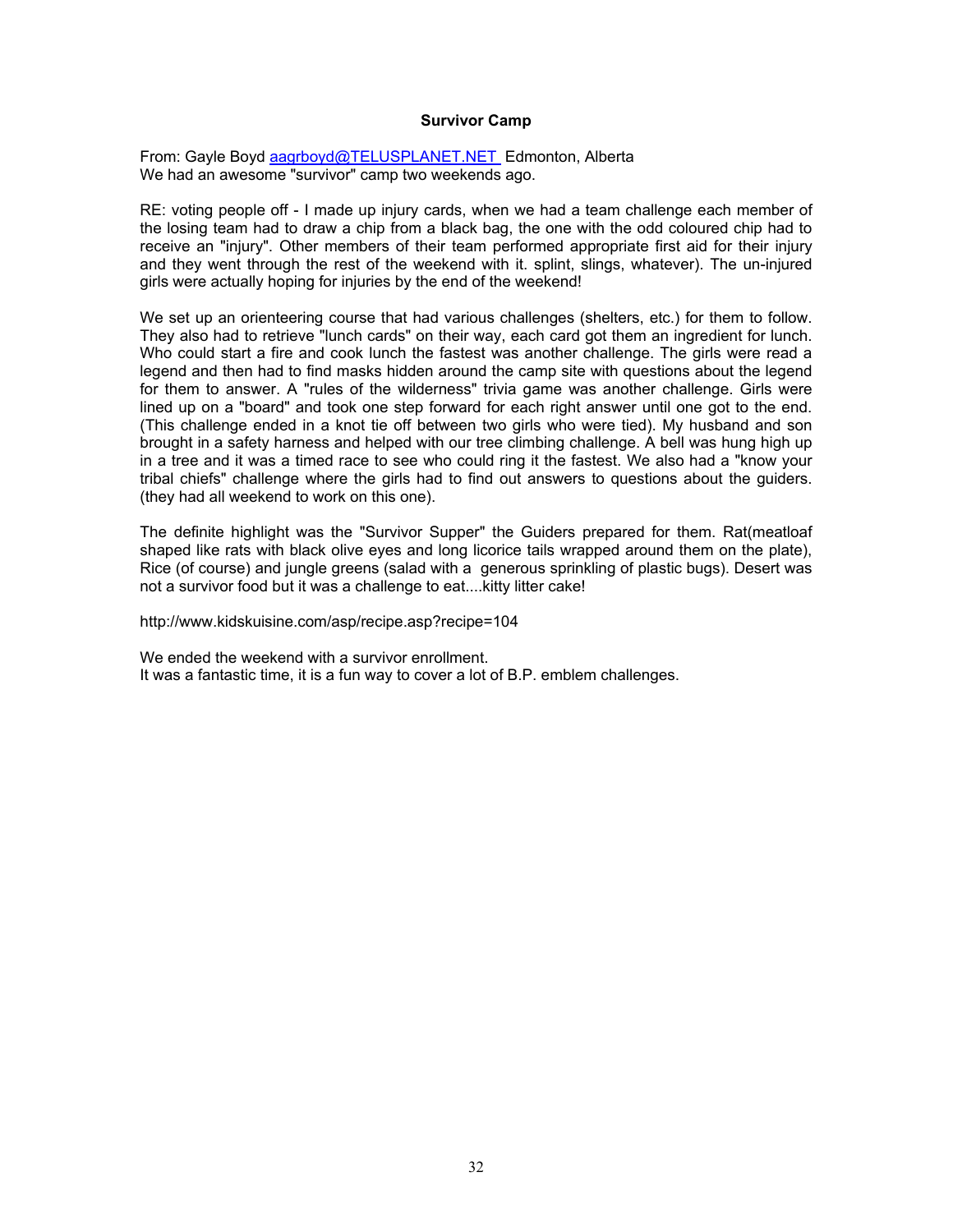#### **Hollywood and Star Theme**

From:Debbie Hillis <debbiehillis@HOTMAIL.COM To:GUIDING@SKL.COM

How about making stepping stones with their hand prints and names in them and then donate to the camp to put around campfire or a path somewhere special. Debbie Hillis

#### FromKaren Cheng <KarenCHCheng@AOL.COM, England

How about using old newpapers and sellotape to make Oscar dresses? The older girls would definitely be up to it and the smaller the girls make really good models. If you have some old pinking shears and stickers or glitter pens you can make them really glamorous. At a guide meeting last year the girls (aged 10-14) managed to produce their creations in about an hour, so with the extra time you've got at camp, even the younger girls should be fine.

From: Sue Hutchinson <dramatis-personae@SKL.NET> Toronto, Ontario

How about a easy take-off of the Hollywood Walk of Fame?

If you are outside, take long sheets of poster paper, and lie them on a flat surface.

Have the girls dip their hands and/or feet into pie pins filled with poster paint and have them leave their hand or footprint for posterity.

Make pretend cameras out of small boxes and toilet paper rolls and pretend to take pictures of the historic occasion.

Have the girls create a movie star image for themselves. Must be an entirely new name (for example Zsa Zsa VanDoofleheiimer) and ask them questions about their illustrious movie career! ("Never heard of me! I was in pink poodles from Pluto as the Head Poodle Queen!)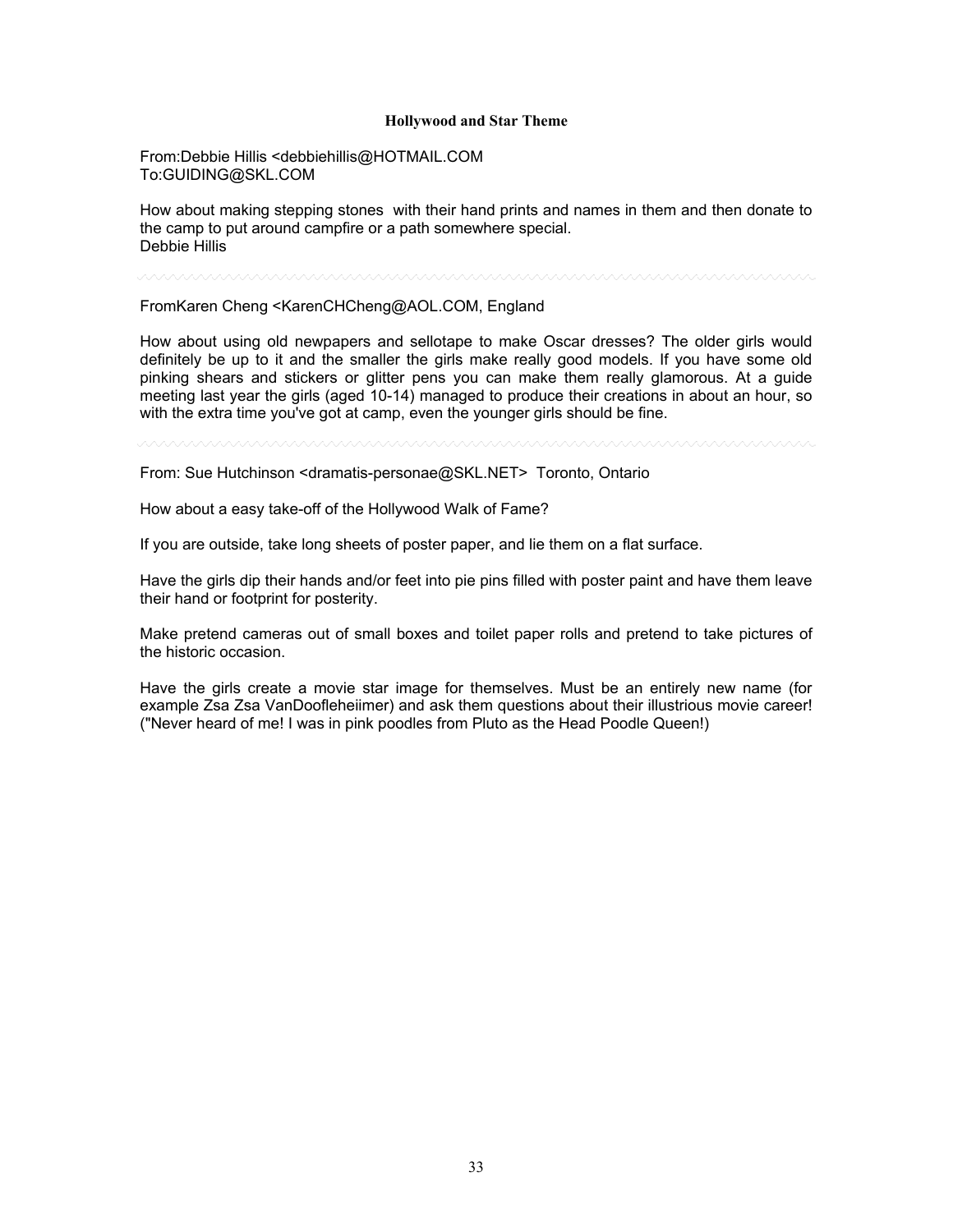## **Other Theme Ideas**

From: Kathleen Whyte kwhite113@home.com, Central Area Trainer, Ontario Dana - Horseback riding camp always my fav - western theme - campfire cooking - and cowgirl hats

From:Liz Lovis <llovis@HOME.COM>, Ottawa Area, "Camp Skills" (great for a new unit or those with lots of first years); "Christmas in July"; "Do-Nothing"; Voyageur Lumberjack Goldrush Fever/Miner/Long may your big jib draw(whatever fits in your neck of the woods), "Backwards Pmac"; "Gourmet Outdoors"; "Winter Survival"; "First Aid" (get them certified!); "Special/Para Olympics"; "Provincial weekend (i.e. you're going to a different province for the weekend and focus on the culture, arts, history, etc. of that particular province) "Heritage Sports" (lacrosse cricket, shinny, old games from the turn of the turn of the century) ...

From: Marianne B Mitchell <mguiding@hotmail.com> Ottawa Area

The following is a list of camp theme ideas that I have heard suggested before, I've thought up myself, or which I have participated in.

**Western** Journey to the stars (astronomy, astrology, etc) Time Warp (365 days of the year in a single weekend) Holiday camp ( major holidays of the year, incl. different cultures) Saturday morning cartoons Sesame Street **Disney** Murder Mystery International Blockbuster Weekend (A weekend at the movies) Under the Sea Jungle Fever Weekend Rock Ride: music from the 60's, 70's and 80's **Circus** At the beach **Weather** Science and Technology Kindergarten Fairy Tales Camp Skills A weekend of crafts Water, Water Everywhere!

From: Jacquie Whelan <jacquie13@acncanada.net>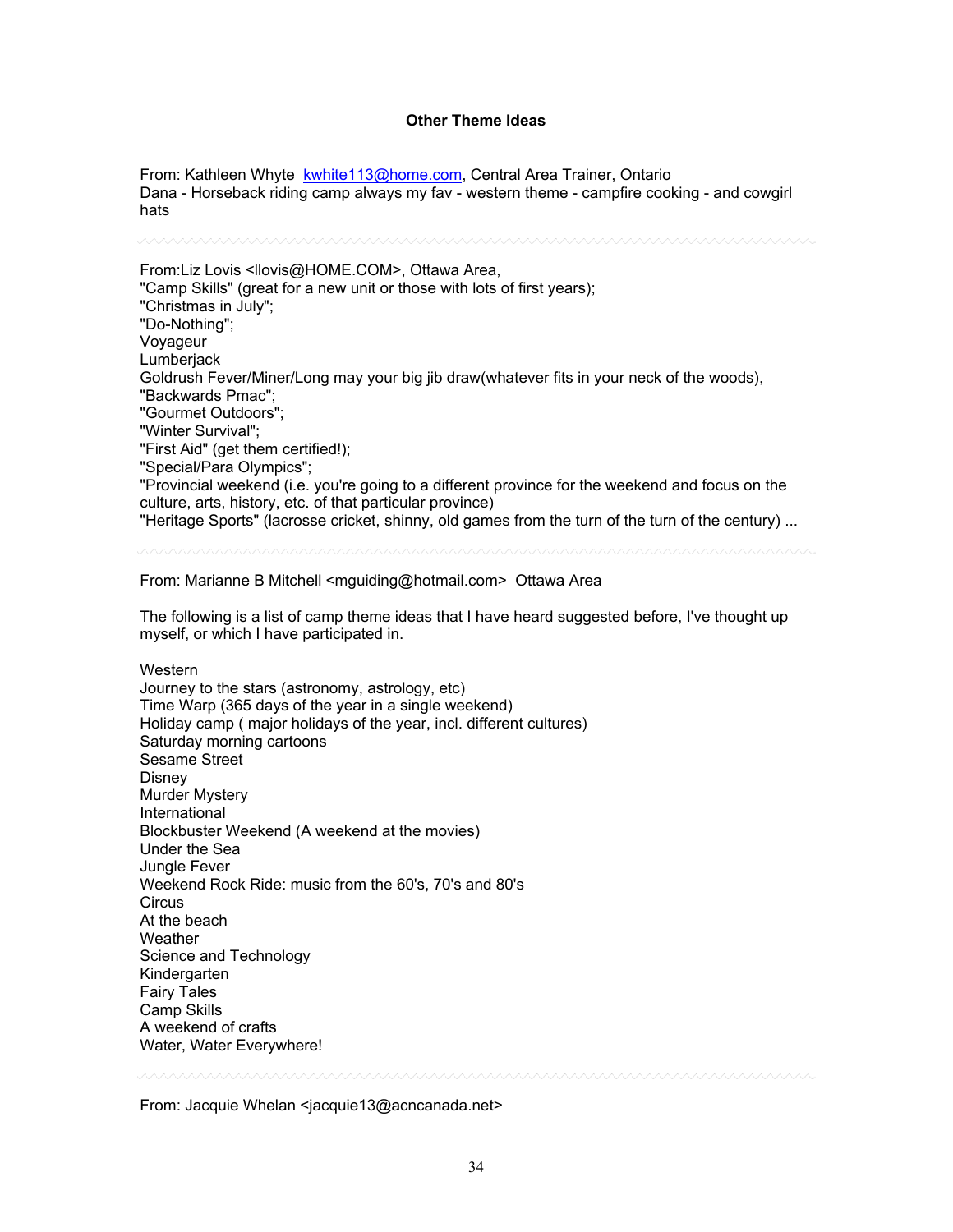Subject: Camp theme

>To: GUIDING@skl.com

I will be doing the "When in Rome..." theme with my Pathfinders for our upcoming camp.... So far we have planned a Toga party (Greek salad..and togas)...does anyone have suggestions for me?

From: Sue Hutchinson <dramatis-personae@SKL.NET> , Toronto, Ontario Re: [GUI/SCO] Camp theme "When in Rome" How about chariot races Have the girls create chariots using recycled materials (empty cans, toilet paper tubes.;whatever) and have them race them?

Try re-inacting a roman comedy with masks

How about storytelling creating your own myth? A game when in rome do as the romans do (explain that in ancient rome, it was considered etiquette

to.... (and create something that all must agree to and try)

eg "In ancient Pompeii it was considered polite to greet each other in the traditional fashion of waving your hand in front of your face, bowing, turning around three times and saying chessieweesie neener neener neener)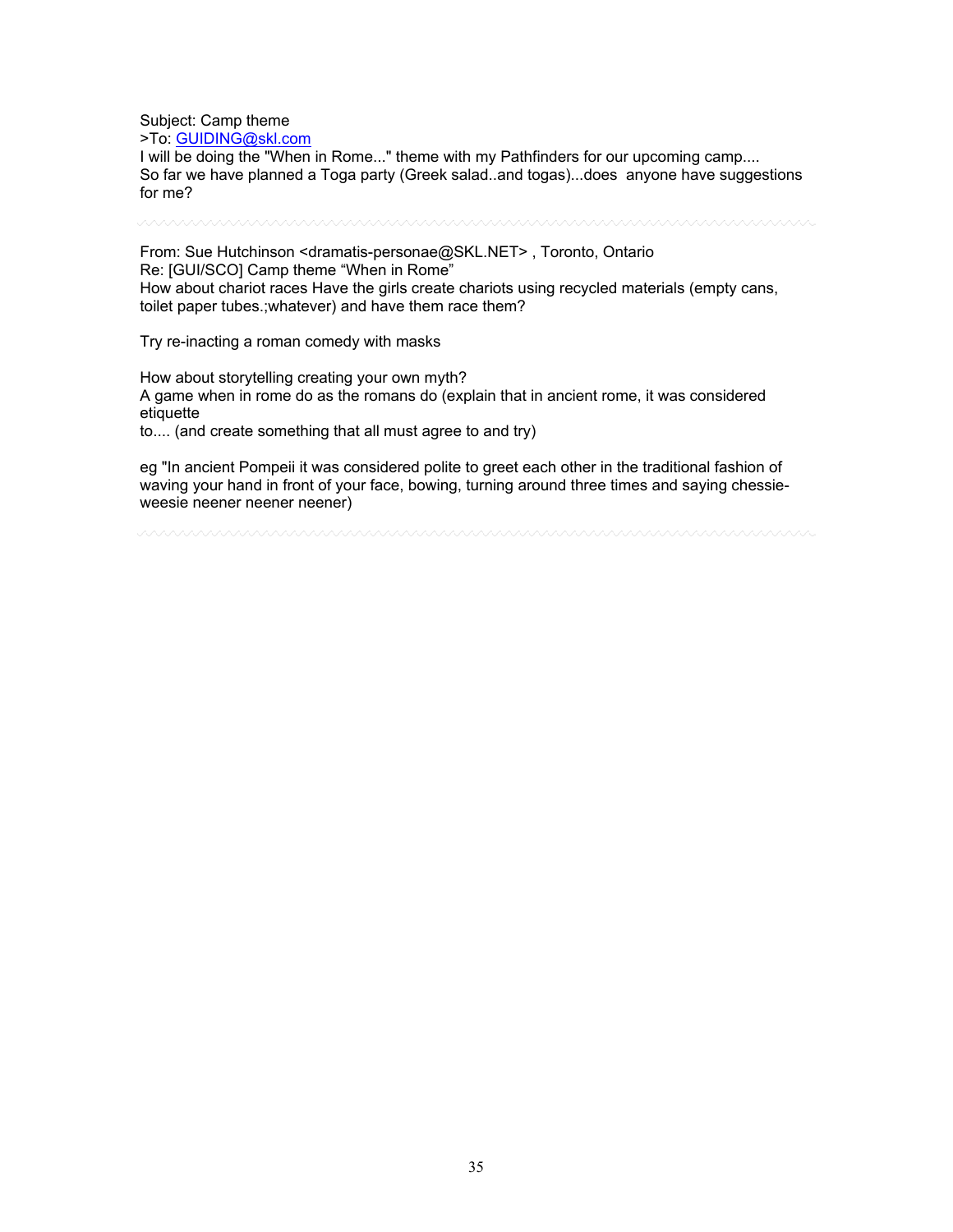## **Cool Websites**

From: Bev Spillane <bjspill@attcanada.ca Dana, try this site. I've found it invaluable for ideas

http://www.childfun.com

Di <dew@NEX.NET.AU There are five stories from camps at

**~~~~~~~~~~~~~~~~~~~~~~~** 

http://www.trefoilnet.com/camps/stories/camp2.htm

May give mroe ideas.

~~~~~~~~~~~~~~~~~~~~~~~`

From:Sue Avey wavey@ODYSSEY.ON.CA, London, Ontario

, I found some space songs on this site they are near the bottom of a very long page.

www.scoutinglinks.com/resources/daycamp/spacecamp.html

# **S.W.A.P.S.**

 http://members.xoom.com/Troop74/swaps.html http://www.trudyd.homestead.com/swaps.html http://members.nbci.com/\_XMCM/Troop74/swaps.html www.Geocities.com/Heartland/3810/index.html http://www.geocities.com/Heartland/Acres/3392/swaps.html http://www.gsusa.org/girls/Go/Travel/Swaps/swaps2.htm http://www.geocities.com/Heartland/Flats/4413/crafts.html

## **Graces**:

Includes music - http://homepage.mac.com/dragon3/Graces/menu.html

## **Themes:**

http://www.boardmanweb.com/party/party\_themes.htm http://www.thepartyworks.com/freepartyplans.htm http://www.childfun.com/themes/

# **Knots , Compass or Trails:**

http://www.mistral.co.uk/42brghtn/knots/42ktthmb.html http://www.astro.uio.no/~kjetikj/compass/ http://www.realknots.com/knots/index.htm http://www.guidezone.skl.com/trailsing.gif http://www.geocities.com/Heartland/Acres/6690/survival.htm http://members.xoom.com/Yuppy/crafts/fknot.htm Make you own compass: http://www.looklearnanddo.com/documents/projects\_compass.html http://www.trefoilnet.com/ideas/game/oddraw.htm http://www.trefoilnet.com/ideas/game/glist.htm

# **Gadgets**:

http://www.norfolkscouts.org.uk/res/ledow/pion6b.html